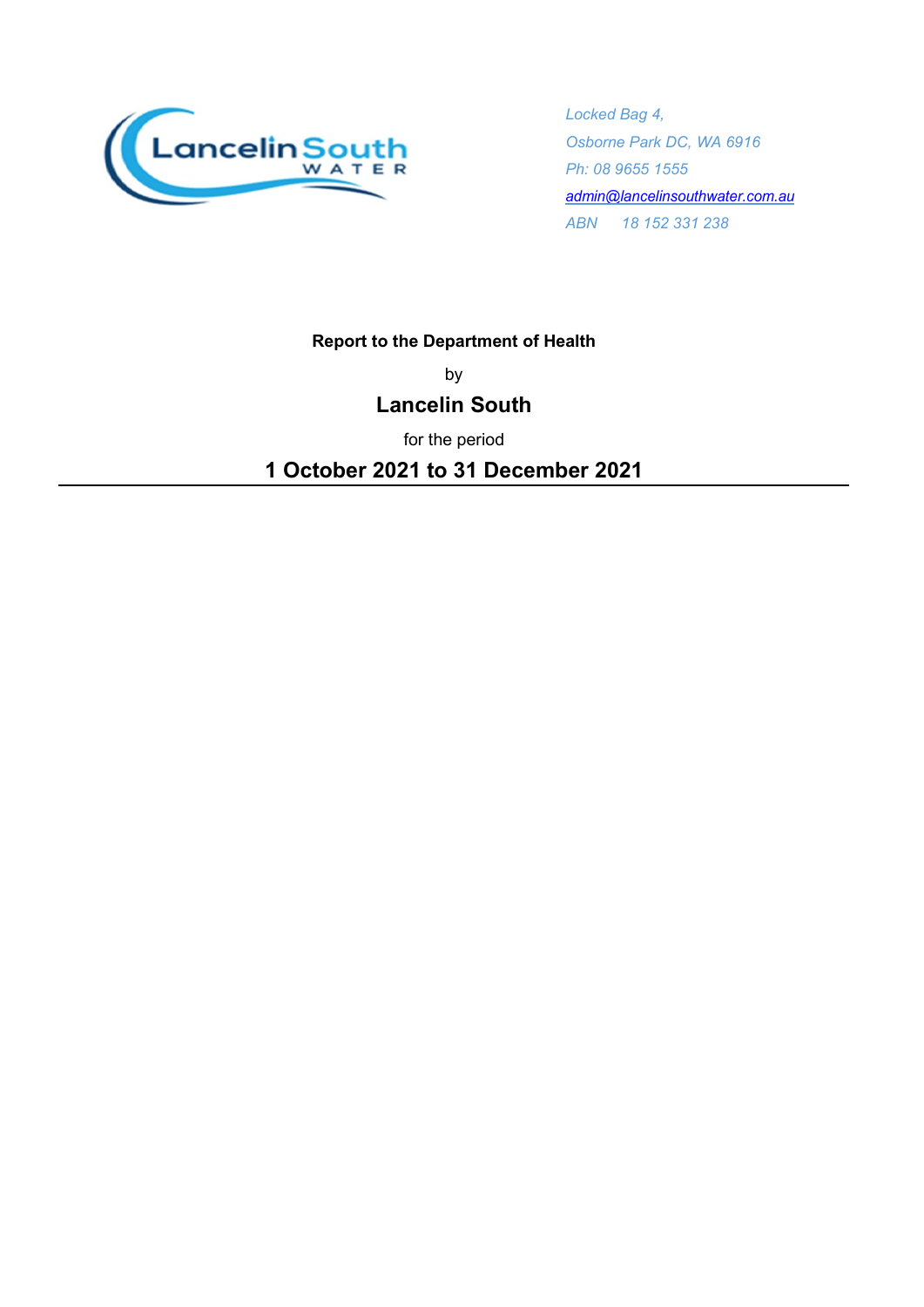# **Contents**

| 1.0        |                                                                                                   |          |    |
|------------|---------------------------------------------------------------------------------------------------|----------|----|
| 1.1<br>1.2 | Water Provider Information<br>Our Water System                                                    | 4<br>4   |    |
| 2.0        |                                                                                                   |          |    |
| 3.0        |                                                                                                   |          |    |
| 4.0        |                                                                                                   |          |    |
| 4.1        | Microbiological - Exception Notifications                                                         | 11       |    |
| 4.2        | Microbiological - Performance                                                                     | 11       |    |
| 5.0        |                                                                                                   |          | 12 |
| 5.1<br>5.2 | Chemical - Health Related - Exception Notifications<br>Chemical - Health Related - Performance    | 12<br>12 |    |
|            | Consumer Sample Point                                                                             | 12       |    |
|            | Treated Water Sample Point<br>Source Sample Point                                                 | 12<br>13 |    |
|            |                                                                                                   |          |    |
| 6.0        |                                                                                                   |          | 17 |
| 6.1<br>6.2 | Chemical - Aesthetic - Exception Notifications<br>Chemical - Aesthetic Performance                | 17<br>17 |    |
|            | Consumer Sample Point                                                                             | 17       |    |
|            | Treated Water Sample Point<br>Source Sample Point                                                 | 18<br>19 |    |
|            |                                                                                                   |          |    |
| 7.0<br>7.1 | Radiological - Exception Notifications                                                            | 20       | 20 |
| 7.2        | Radiological - Performance                                                                        | 20       |    |
| 8.0        |                                                                                                   |          | 21 |
| 9.0        |                                                                                                   |          | 22 |
|            |                                                                                                   |          |    |
|            |                                                                                                   |          |    |
|            |                                                                                                   |          |    |
|            | Table 4: Water Quality Meeting the Drinking Water Guidelines / Minister of Health's Directions 10 |          |    |
|            |                                                                                                   |          |    |
|            | Table 6: Summary of chemical - health related - analyses at Consumer sample point 12              |          |    |
|            | Table 7: Summary of chemical - health related - analyses at Treated Water sample point  12        |          |    |
|            | Table 8: Summary of chemical - health related - analyses at Source Water sample point  13         |          |    |
|            |                                                                                                   |          |    |
|            | Table 10: Summary of aesthetic related analyses from Treated Water sample point 18                |          |    |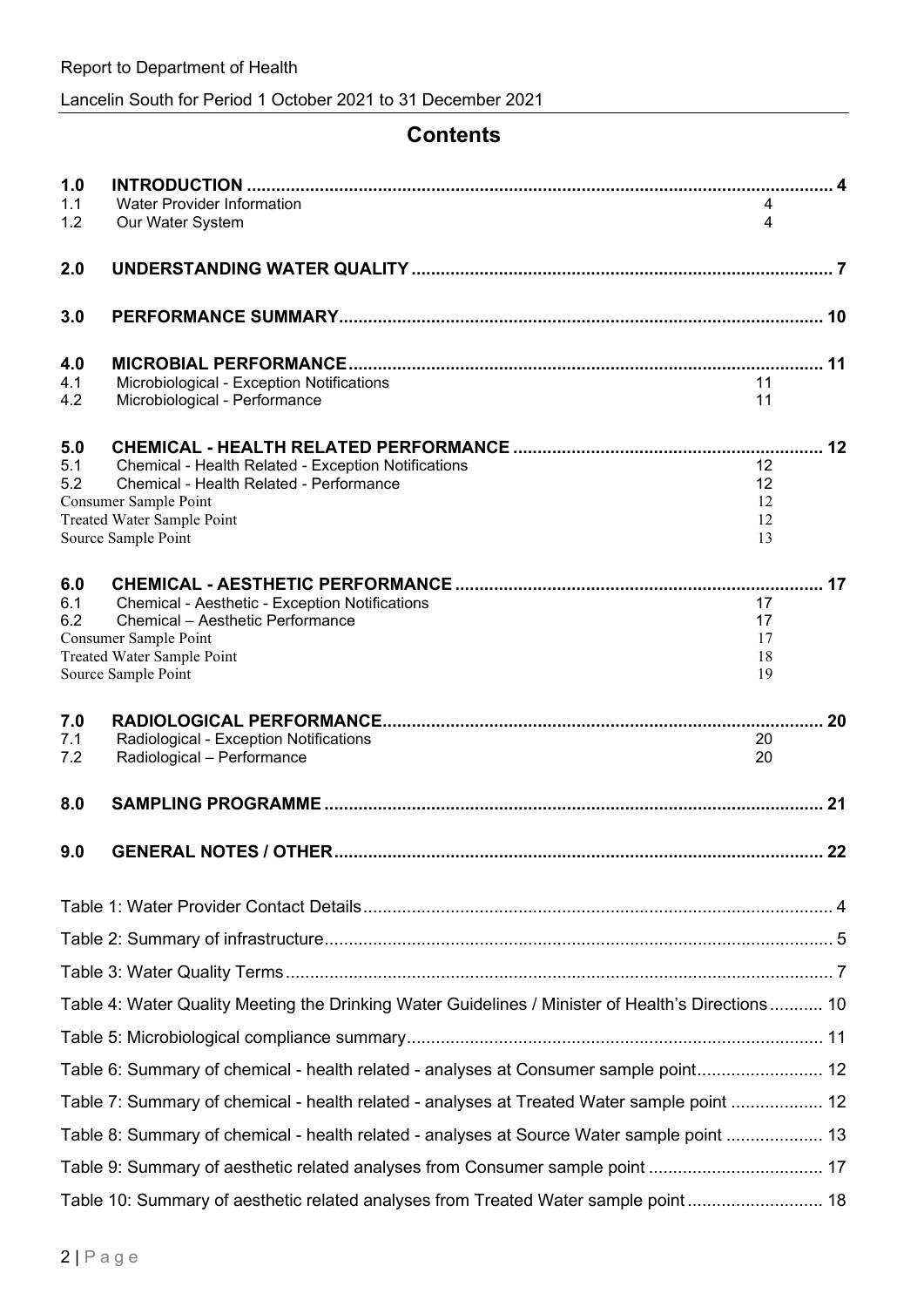|  |  |  | Lancelin South for Period 1 October 2021 to 31 December 2021 |  |
|--|--|--|--------------------------------------------------------------|--|
|  |  |  |                                                              |  |

| Table 12: Summary of Radiological related analyses from Source sample point  20 |  |
|---------------------------------------------------------------------------------|--|
|                                                                                 |  |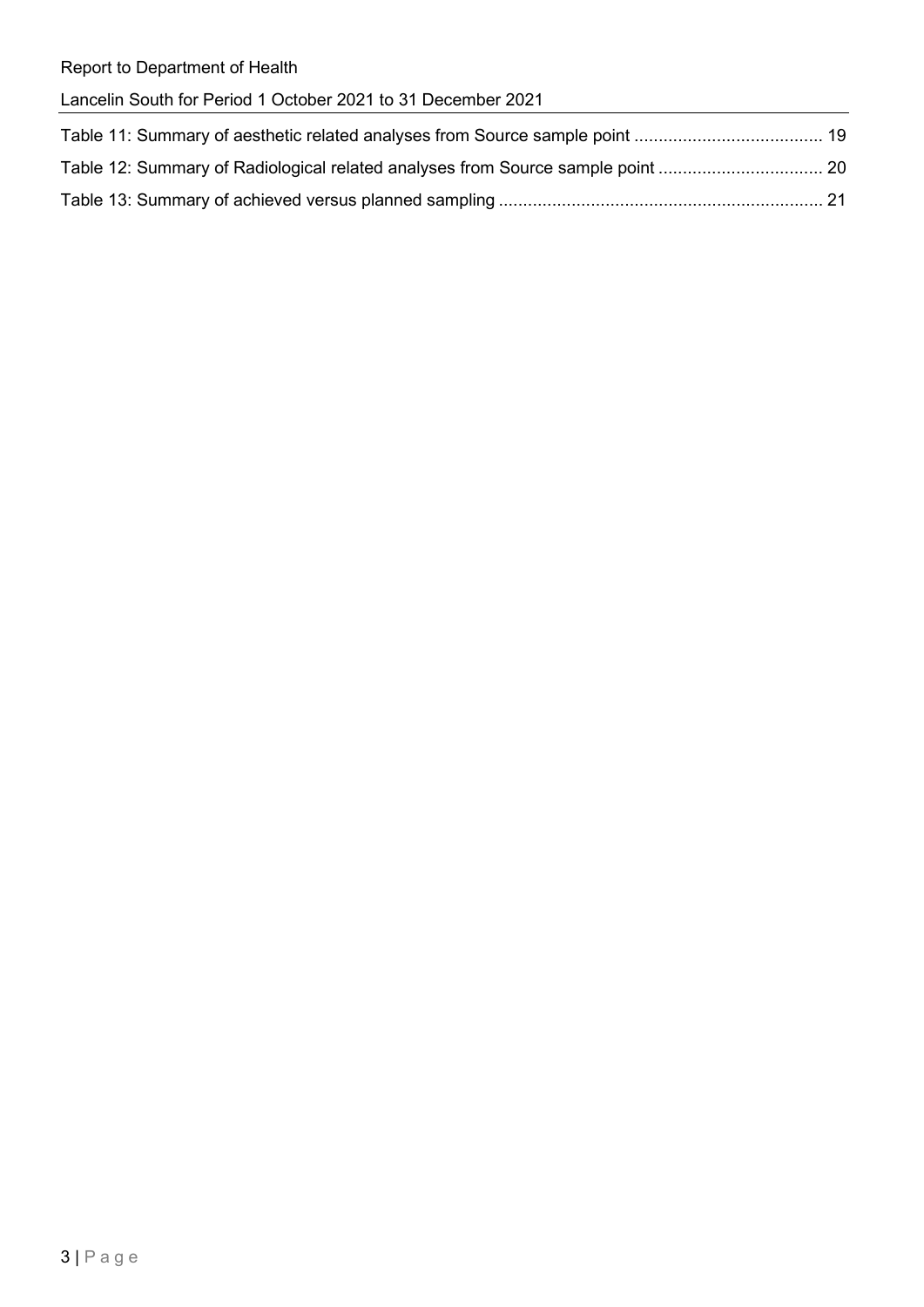## **1.0 Introduction**

## **1.1 Water Provider Information**

#### <span id="page-3-0"></span>**Table 1: Water Provider Contact Details**

| Name of Company                | Lancelin South Water                   |  |  |
|--------------------------------|----------------------------------------|--|--|
| <b>Company Address</b>         | Locked Bag 4, Osborne Park DC, WA 6916 |  |  |
| <b>Company Phone</b>           | 08 9655 1555                           |  |  |
| <b>Company Email</b>           | admin@lancelinsouthwater.com.au        |  |  |
| <b>Chief Executive Officer</b> |                                        |  |  |
| <b>CEO</b> Email               |                                        |  |  |
| <b>DoH Liaison Officer</b>     | Blair Shackleton, GHD                  |  |  |
| DoH Liaison Officer Email      | Blair.shackleton@ghd.com               |  |  |

## **1.2 Our Water System**

#### **Location**

The Lancelin South development is located approximately 130 km north of Perth and 2.2 km south east of the town of Lancelin, in the Shire of Gingin.

### **Licence Area**

Lancelin South Water (LSW) holds a Water Services Licence (WL47) issued by the Economic Regulation Authority of Western Australia (ERAWA).



<span id="page-3-1"></span>**Figure 1: Lancelin South Water Operating Area**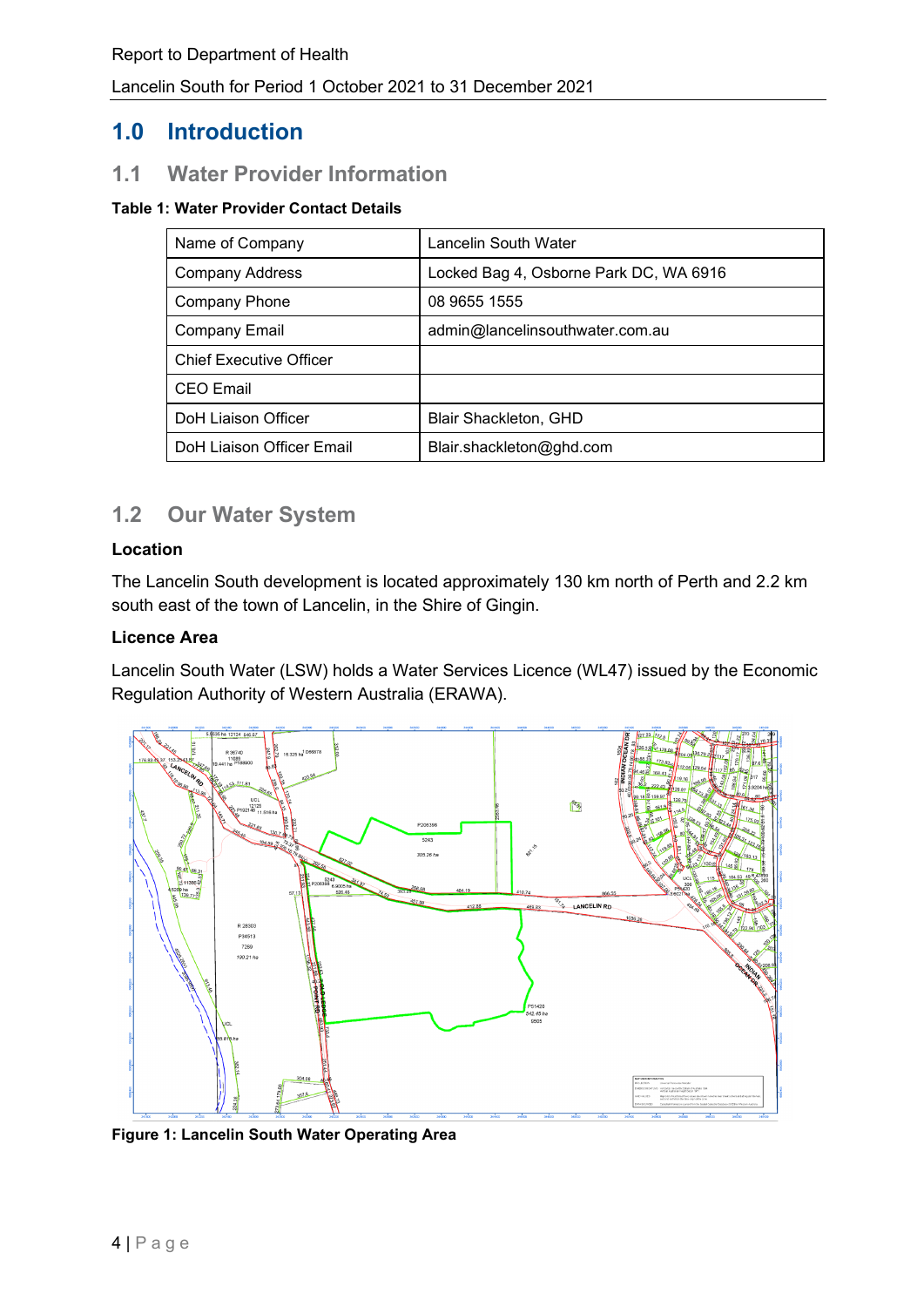Lancelin South Water services the Lancelin South residential and commercial areas as indicated in [Figure 1](#page-3-1) above. Our Water Services Licence is available at the ERA web site at <https://www.erawa.com.au/water/water-licensing/licence-holders#L>

#### **Our Infrastructure**

<span id="page-4-0"></span>**Table 2: Summary of infrastructure**

| Total number of connections (June 2021)    | 22              |
|--------------------------------------------|-----------------|
| <b>Number of Customers</b>                 | 28              |
| Total length of water mains                | 1.6 km          |
| Number of distribution water quality zones | 1               |
| Chlorine residual target                   | 0.4 to 0.6 mg/L |

Notes:

(1) Number of connections refers to properties connected to services and having regular meter readings collected.

(2) The number of customers is determined by the ERA as the number of customer accounts holders, which includes lots sold as well as lots under construction that may have not yet been connected to services.

### **Our Water Source**

Lancelin South Water sources all water from a production bore tapping the Leederville aquifer within the Perth Basin. Two monitoring bores are installed to allow monitoring of any impacts on or risks to the groundwater source, either from our operation or from other parties.

Lancelin South Water holds a Licence to Take Water (GWL176077(2)) issued by Department of Water and Environmental Regulations (DWER).

### **Source Protection**

A Drinking Water Source Protection Plan (DWSPP) has been developed by Lancelin South Water as required by the DoH as part of the MoU.

The production bore is located within our locked, chain mesh fenced Water Treatment Plant (WTP) compound. To protect our source water, a P1 Wellhead Protection Zone has been proclaimed over the area of the WTP compound.

### **Abstraction Amounts**

Lancelin South Water's Licence to Take Water (GWL176077(2)) allows annual extraction up to 470 megalitres (470 million litres) from the Leederville aquifer using production bore 3/09. Lancelin South Water typically abstract less than 10 ML/year of groundwater.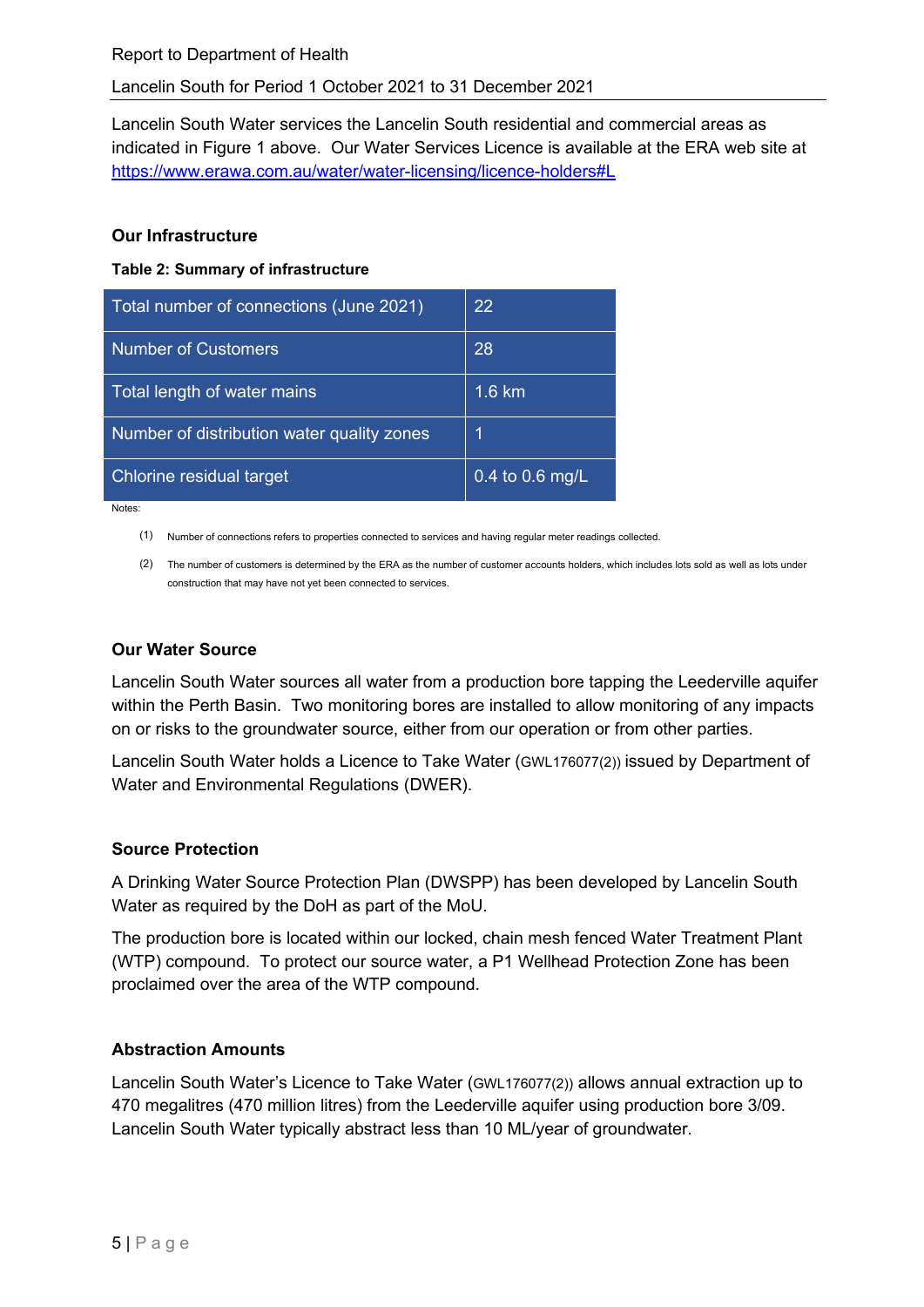#### **Water Treatment**

The Lancelin South Water treatment plant incorporates four steps to treat the raw bore water to produce safe drinking water that is supplied to our customers:

- 1. Raw groundwater abstracted from the production bore is dosed with sodium hypochlorite solution, then filtered through a catalytic filter media, DMI65, to remove dissolved metals. This water is supplied to the Lancelin South residents as nonpotable water (not for drinking);
- 2. The non-potable water is further treated by filtration through successively, granular activated carbon to remove dissolved organic contaminants and then 5 µm and 1 µm cartridges to ensure particulate matter in the water is removed;
- 3. Part of this filtered water is then treated using reverse osmosis desalination to reduce the salinity of the water;
- 4. The desalinated water and filtered water streams are then blended and stored in the Drinking Water Tank. Water in this tank is continuously recirculated and dosed with sodium hypochlorite solution to maintain a residual chlorine disinfectant concentration. The water at Lancelin South is not fluoridated.

Lancelin South Water supplies on average 206 L/day of drinking water to its customers.

### **Distribution Network**

Lancelin South Water's distribution network delivers drinking water to customers within the Lancelin South area. The network operates as one interconnected system. Materials used in the reticulation network are predominantly PVC and HDPE, approved either under Australian Standard AS/NZS 4020: 2005 (Testing of Products for Use in Contact with Drinking Water) or as scheduled in the MoU with the Department of Health.

Lancelin South Water samples the water from the source (Source Sample Point), outlet of the treated water tank (Treated Water Sample Point) and from a tap located within the Sales Office in Lancelin South (Consumer Sample Point).

A separate distribution network supplies non-potable water (not for drinking) to Lancelin South customers. This water supply is identified using 'purple pipes', including a separate purple water meter, and is marked as "Not For Drinking". A 'Non-potable Water – Household Guide' is available from the Lancelin South Water web site at <http://www.lancelinsouthwater.com.au/forms-documents-and-publications/>

#### **Our Team**

Employees and contractors involved with the Lancelin South Water drinking water system have appropriate training and experience to be demonstrably competent with the treatment, supply and monitoring of drinking water.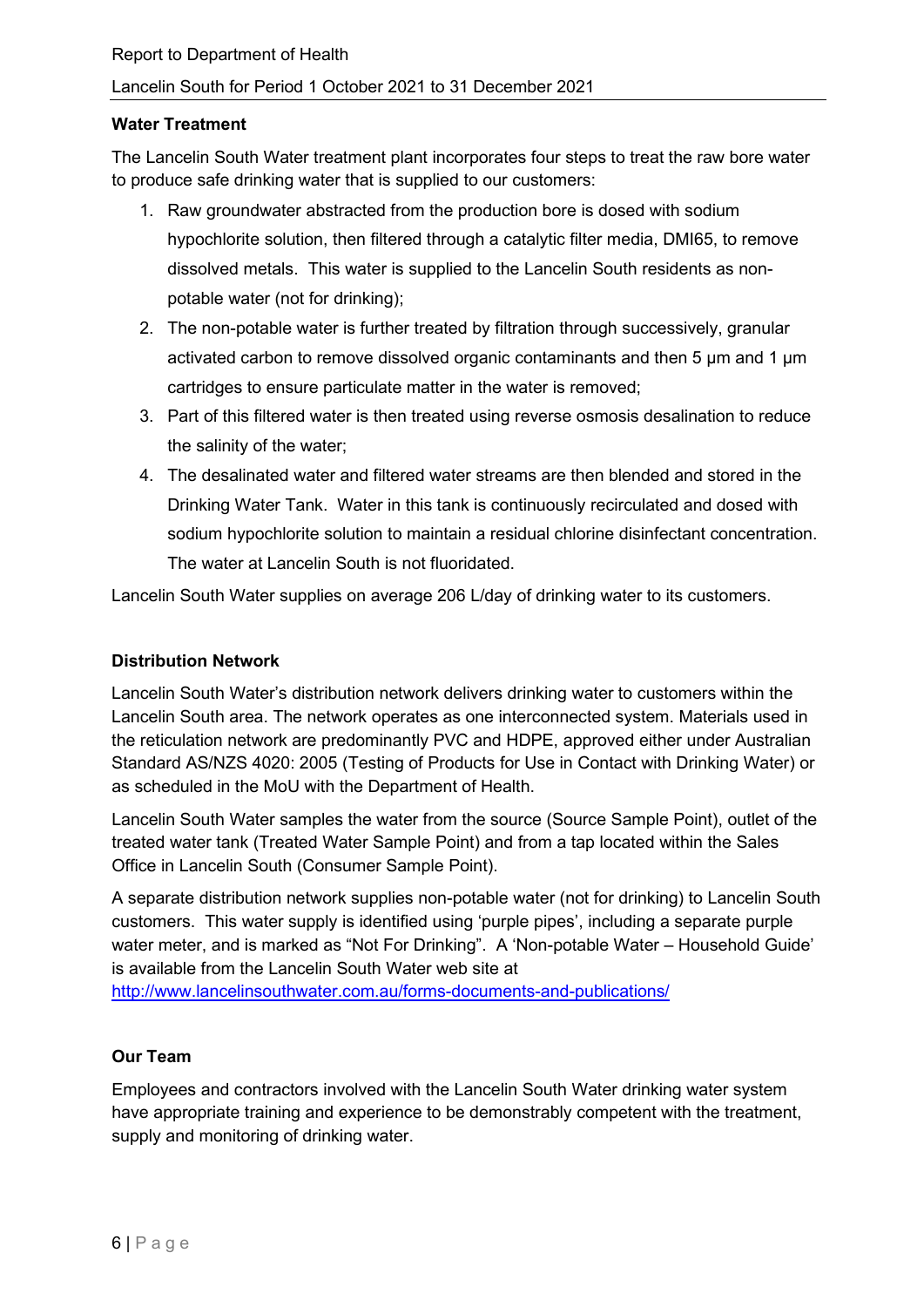# **2.0 Understanding Water Quality**

Refer to the **Australian Drinking Water Guidelines** for more detailed information.

| <b>Parameter</b>                                       | <b>Description</b>                                                                                                                                                                                                                                                                                                                                                                                                                                                                                                                                                                                                                                                                                                                                                                                                                                                                                                                                                                                                                                                                                                       | <b>Management and Control</b>                                                                                                                                                                                                                                                                                                                                                                                                                                                                                                                                                                          |
|--------------------------------------------------------|--------------------------------------------------------------------------------------------------------------------------------------------------------------------------------------------------------------------------------------------------------------------------------------------------------------------------------------------------------------------------------------------------------------------------------------------------------------------------------------------------------------------------------------------------------------------------------------------------------------------------------------------------------------------------------------------------------------------------------------------------------------------------------------------------------------------------------------------------------------------------------------------------------------------------------------------------------------------------------------------------------------------------------------------------------------------------------------------------------------------------|--------------------------------------------------------------------------------------------------------------------------------------------------------------------------------------------------------------------------------------------------------------------------------------------------------------------------------------------------------------------------------------------------------------------------------------------------------------------------------------------------------------------------------------------------------------------------------------------------------|
| Micro-organisms &<br>Pathogens<br>E. coli<br>Naegleria | Micro-organisms (or microbes) are<br>microscopic living organisms, occurring<br>naturally in our environment - in the air, in the<br>soil and in water bodies. Some are beneficial<br>to life but some can have serious health<br>impacts to humans. Pathogens (pathogenic<br>micro-organisms) are micro-organisms that<br>cause disease or illness.<br>The most common and widespread health<br>risk to people is associated with drinking<br>water contamination by pathogens.<br>Organisms associated with faecal matter from<br>humans or other mammals cause several<br>waterborne diseases. It is impossible to test<br>for the presence of all pathogens that may be<br>present in water. The ADWG recommends<br>testing for the presence of Escherichia coli<br>(E. coli) as an indicator of faecal pathogen<br>contamination.<br>Thermophilic Naegleria refers to a group of<br>common water borne amoebae which<br>includes Naegleria fowleri, the organism that<br>causes the serious disease primary amoebic<br>meningoencephalitis (PAM). Naegleria fowleri<br>is an environmental pathogen which naturally | The ADWG state that<br>thermotolerant coliforms/E. coli<br>should not be present in a<br>minimum 100 mL sample of<br>drinking water.<br>The Department of Health WA<br>has notification protocols in place<br>regarding exception events for<br>pathogens. Lancelin South Water<br>will immediately notify the<br>Department of Health of any<br>confirmed detection of<br>thermotolerant coliforms, E.coli or<br>Naegleria fowleri in any sample<br>for microbiological analysis.<br>Lancelin South Water practice a<br>multi-barrier approach to<br>minimise the risk of microbial<br>contamination. |
| <b>Turbidity</b>                                       | lives in fresh warm water.<br>Turbidity is the cloudiness sometimes seen in<br>water. It is caused by small solid particles<br>suspended in the water. The presence of<br>particles in the water is an aesthetic problem<br>but also impacts on the ability to adequately<br>disinfect the water.<br>Turbidity is usually reported as Nephelometric<br>Turbidity Units (NTU). It is difficult to see<br>turbidity below about 5 NTU with the naked<br>eye.                                                                                                                                                                                                                                                                                                                                                                                                                                                                                                                                                                                                                                                               | The ADWG specify an aesthetic<br>guideline for turbidity of 5 NTU.<br>A turbidity of less than 1 NTU is<br>desirable in drinking water for<br>optimal disinfection.<br>LSW remove turbidity from the<br>water through multiple filtration<br>stages.                                                                                                                                                                                                                                                                                                                                                   |

### <span id="page-6-0"></span>**Table 3: Water Quality Terms**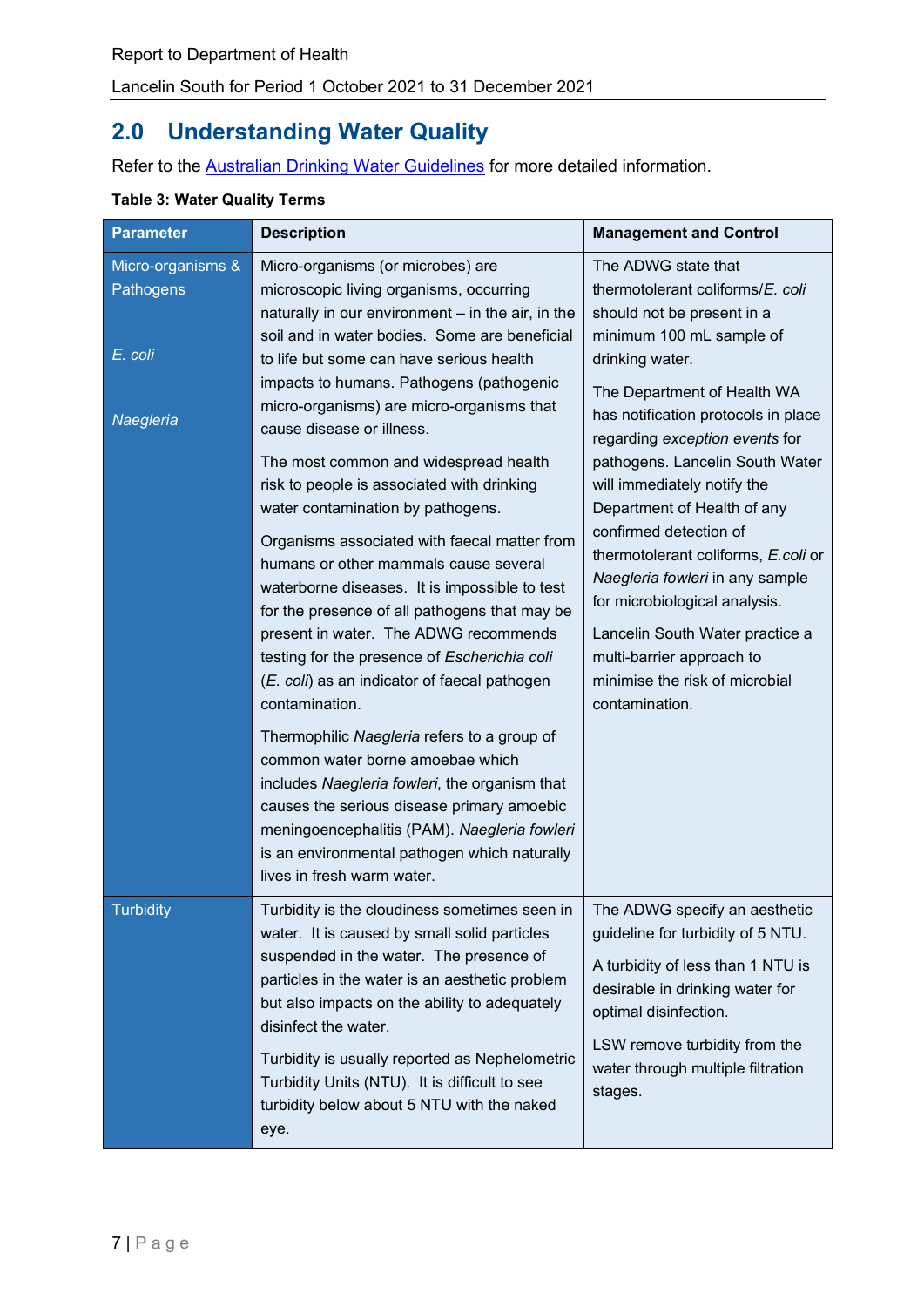## Lancelin South for Period 1 October 2021 to 31 December 2021

| <b>Parameter</b>                        | <b>Description</b>                                                                                                                                                                                                                                                                                                                                                                                                                                                                                                             | <b>Management and Control</b>                                                                                                                                                                                                                                                                                                                                                                                                                     |  |  |
|-----------------------------------------|--------------------------------------------------------------------------------------------------------------------------------------------------------------------------------------------------------------------------------------------------------------------------------------------------------------------------------------------------------------------------------------------------------------------------------------------------------------------------------------------------------------------------------|---------------------------------------------------------------------------------------------------------------------------------------------------------------------------------------------------------------------------------------------------------------------------------------------------------------------------------------------------------------------------------------------------------------------------------------------------|--|--|
| Colour                                  | Colour in natural water is due mainly to the<br>presence of dissolved organic matter<br>including humic and fulvic acids, which<br>originate from soil and decaying vegetable<br>matter. Colour can also be caused by high<br>levels of dissolved iron or manganese.<br>The presence of turbidity in the water may<br>appear as Colour - True Colour is the Colour<br>present after removal of turbidity.                                                                                                                      | The ADWG value for colour is<br>based on the colour that is just<br>noticeable in a glass to the naked<br>eye. This is generally accepted<br>as 15 Hazen Units (HU).<br>LSW remove colour using<br>granular activated carbon and<br>reverse osmosis processes.                                                                                                                                                                                    |  |  |
| <b>Metals</b>                           | Metals can be present in natural waters from<br>contact with rocks, soil, pipes and equipment.<br>Many metals in water do not present a health<br>hazard but some do.<br>Iron is present in the groundwater from the<br>Leederville aquifer. Whilst not health related,<br>elevated concentrations can discolour the<br>water and can stain laundry.<br>Manganese is also present at low<br>concentration in the groundwater.<br>Manganese can discolour the water and stain<br>laundry.                                       | The ADWG specify an aesthetic<br>guideline value of 0.3 milligrams<br>per litre <sup>1</sup> (mg/L) for iron.<br>The ADWG specify a health<br>guideline of 0.5 mg/L and an<br>aesthetic guideline value of 0.1<br>mg/L for manganese.<br>LSW removes most metals from<br>the source water through<br>oxidation with sodium<br>hypochlorite and filtration through<br>catalytic media.                                                             |  |  |
| <b>Total Dissolved</b><br><b>Solids</b> | Total Dissolved Solids (TDS) consist of<br>inorganic (natural) salts and small amounts of<br>organic matter dissolved in water. Water with<br>low TDS can taste flat, while water with high<br>TDS tastes salty and causes scaling in and<br>corrosion of pipes, fittings and household<br>appliances.<br>TDS includes: sodium, potassium, calcium,<br>magnesium, carbonate, bicarbonate, chloride,<br>sulphate, nitrate, phosphate, silica, dissolved<br>metals, dissolved organic species and other<br>less common elements. | The ADWG provide guidance in<br>the palatability of drinking water<br>according to TDS concentration,<br>as shown below:<br>TDS (mg/L)<br>Quality<br>$0 - 600$<br>Good<br>$600 - 900$<br>Fair<br>$900 - 1200$<br>Poor<br>Unpalatable<br>>1200<br>Groundwater from our production<br>bore is typically around 800 mg/L<br>- 900 mg/L TDS. LSW desalinate<br>the water using reverse osmosis<br>to provide water to customers at<br>below 500 mg/L. |  |  |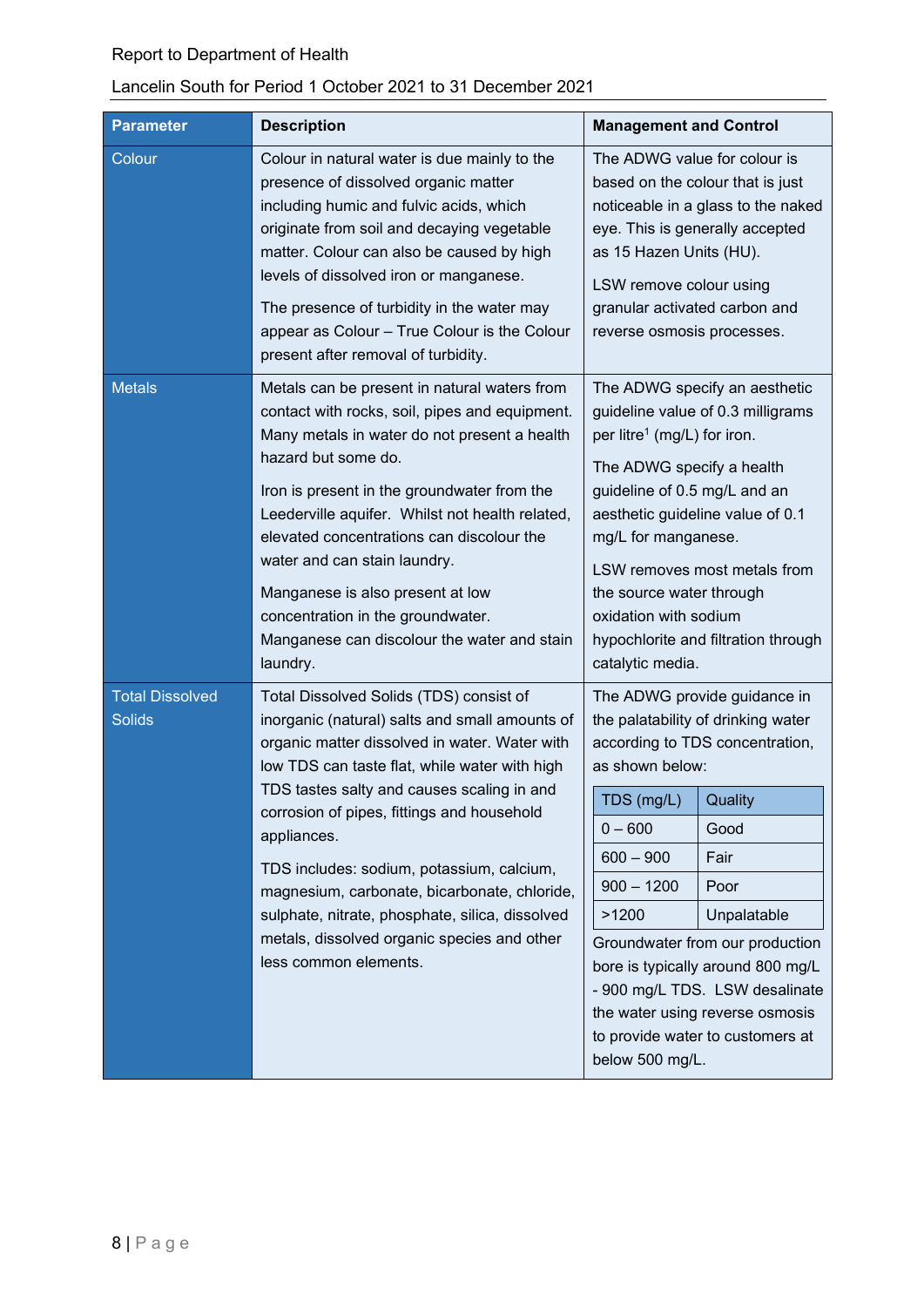## Lancelin South for Period 1 October 2021 to 31 December 2021

| <b>Parameter</b>                      | <b>Description</b>                                                                                                                                                                                                                                                                                                                                                                                                                                                                                                           | <b>Management and Control</b>                                                                                                                                                                                                                                                                                                                                                                                         |
|---------------------------------------|------------------------------------------------------------------------------------------------------------------------------------------------------------------------------------------------------------------------------------------------------------------------------------------------------------------------------------------------------------------------------------------------------------------------------------------------------------------------------------------------------------------------------|-----------------------------------------------------------------------------------------------------------------------------------------------------------------------------------------------------------------------------------------------------------------------------------------------------------------------------------------------------------------------------------------------------------------------|
| Radionuclides                         | There are natural levels of radiation within the<br>environment emanating from rocks and soil.<br>Water from the Leederville aquifer (source for<br>Lancelin South) typically has quite low levels<br>of radionuclides.<br>The radioactivity of radionuclides is reported<br>in units of Becquerels per Litre (Bq/L)                                                                                                                                                                                                         | The Australian Drinking Water<br>Guidelines recommend a<br>screening level of 0.5 Becquerels<br>per Litre (Bq/L).<br>LSW source water is within the<br>ADWG guidelines and no specific<br>treatment is required for<br>radionuclides.                                                                                                                                                                                 |
| pH                                    | pH is a measure of water acidity - pH 7 is<br>neutral, low pH is acidic and high pH is<br>alkaline.<br>Low pH may cause corrosion to taps, water<br>heaters and other household appliances.<br>High pH may be associated with scaling.                                                                                                                                                                                                                                                                                       | The ADWG specify a lower and<br>upper aesthetic value of 6.5 and<br>8.5 respectively.<br>LSW source water is within the<br>ADWG guidelines and no specific<br>pH adjustment is required.                                                                                                                                                                                                                              |
| Trihalomethanes                       | Trihalomethanes (THMs) may be present in<br>drinking water as a by-product of disinfection<br>using chlorination.                                                                                                                                                                                                                                                                                                                                                                                                            | The ADWG health guideline for<br>total THM is 0.25 mg/L,<br>expressed as an average long-<br>term exposure.<br>LSW regularly monitor the<br>drinking water to ensure that<br>THM remains below guideline<br>levels.                                                                                                                                                                                                   |
| Pesticides<br>Industrial<br>chemicals | Pesticides are chemical compounds used for<br>the control of 'pests' (including insects,<br>weeds, fungi, rodents, etc). These<br>compounds, when at high enough<br>concentration may be toxic to humans, can<br>enter the drinking water system through over-<br>spray, wind-borne dust, transmission through<br>groundwater and other mechanisms.<br>Industrial chemicals of significance to water<br>quality include synthetic organic compounds,<br>many of which are, at high enough<br>concentration, toxic to humans. | The ADWG provides health<br>related guidelines for an<br>extensive range of pesticides and<br>industrial chemicals.<br>The LSW groundwater source is<br>protected by a P1 Wellhead<br>protection zone and a Drinking<br>Water Source Protection Plan.<br>LSW regularly monitor the<br>drinking water to ensure that no<br>pesticide or other synthetic<br>organic compound exceeds the<br>respective guideline level. |

Note: 1. Milligram per litre (mg/L) is the commonly used unit for concentration, the mass of a constituent dissolved in 1 litre of water, generally synonymous with "parts per million" (ppm).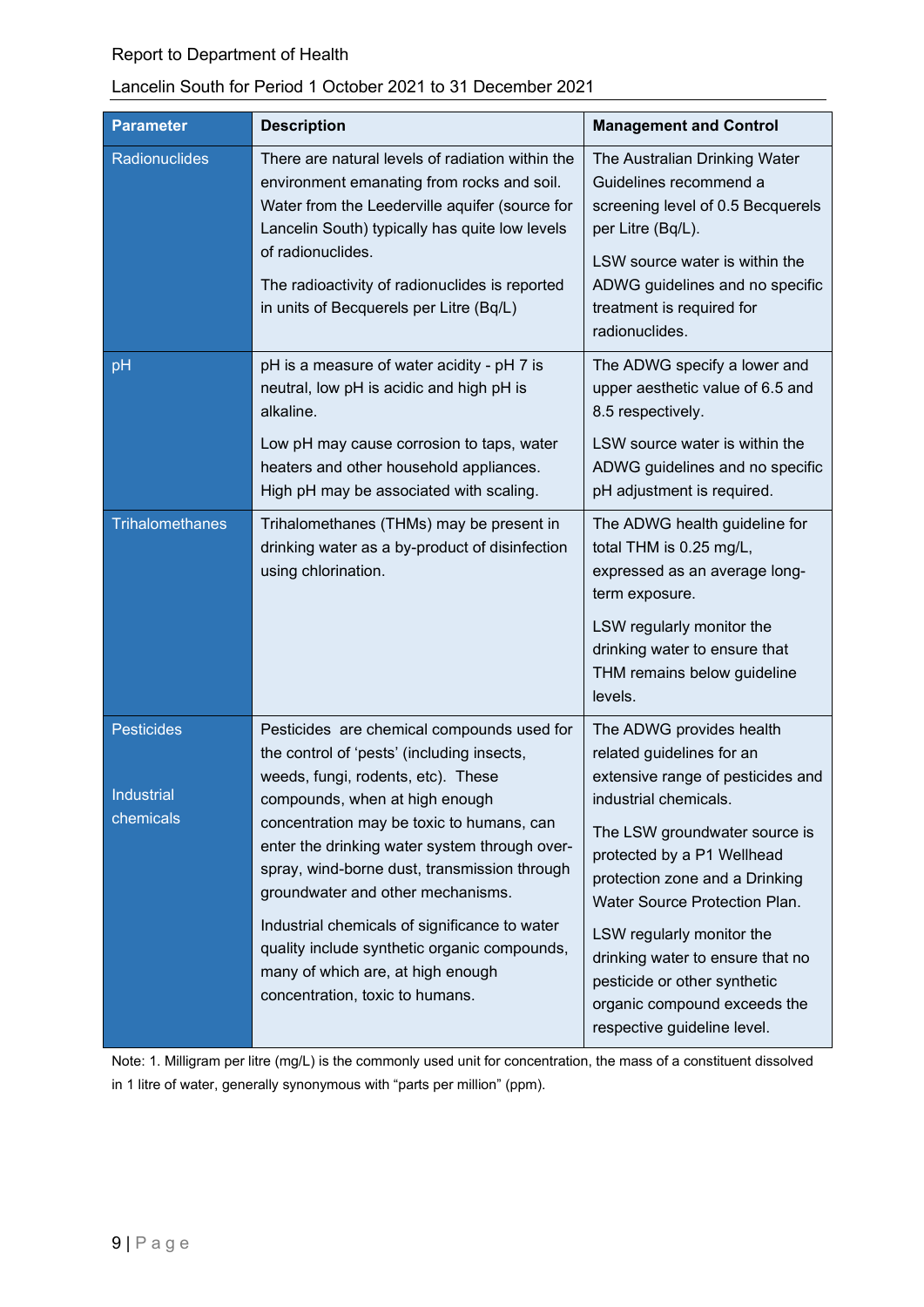# **3.0 Performance Summary**

#### <span id="page-9-0"></span>**Table 4: Water Quality Meeting the Drinking Water Guidelines / Minister of Health's Directions**

|                                     | <b>Number Assessed</b><br>(1) | Number of Non-<br>Compliant<br>Analyses <sup>(2)</sup> | % Compliance |
|-------------------------------------|-------------------------------|--------------------------------------------------------|--------------|
| Microbiological Quality             |                               |                                                        |              |
| E. coli                             | 9                             | 0                                                      | 100%         |
| Amoeba (Thermophilic Naegleria)     | $\overline{4}$                | 0                                                      | 100%         |
| Chemical Quality <sup>(3)</sup>     |                               |                                                        |              |
| Chemical – Health related $(4)$     | 16                            | $\mathbf 0$                                            | 100%         |
| Chemical – Aesthetic <sup>(5)</sup> | 42                            | 0                                                      | 100%         |
| Radiological                        | 0                             | 0                                                      | 100%         |

Notes:

(1) Number of samples taken for the quarter from the Treated Water Tank Sample Point and the Consumer Sample Point

- (2) Number of samples that do not comply with the drinking water guidelines (ADWG).
- (3) Chemical performance is based on the results of the quarter.
- (4) Chemicals with ADWG Health guideline;
- (5) Chemicals with ADWG aesthetic guideline value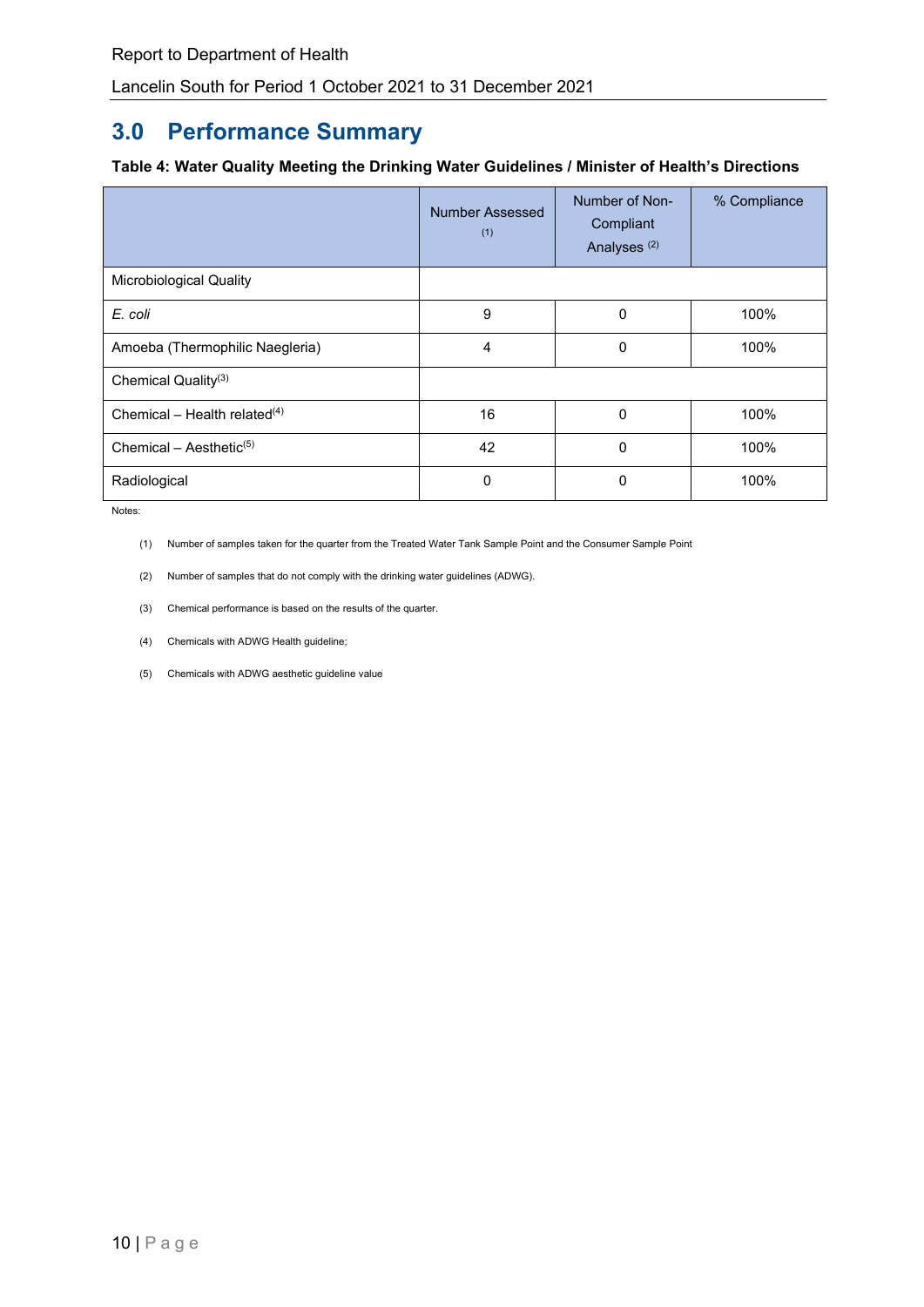# **4.0 Microbial Performance**

## **4.1 Microbiological - Exception Notifications**

Number of microbiological incidents resulting in exception notification 0

# **4.2 Microbiological - Performance**

#### <span id="page-10-0"></span>**Table 5: Microbiological compliance summary**

|                        | Sample Point         | Number of<br>Analyses | Number of<br>Non-<br>Compliant<br>Analyses | $\frac{0}{0}$<br>Compliance<br>this Quarter | $\%$<br>Compliance<br>12-month<br>average |
|------------------------|----------------------|-----------------------|--------------------------------------------|---------------------------------------------|-------------------------------------------|
| E. coli                | <b>Treated Water</b> | 3                     | 0                                          | 100%                                        | 100%                                      |
|                        | Consumer             | 6                     | 0                                          | 100%                                        | 100%                                      |
| Thermophilic Naegleria | Consumer             | 3                     | 0                                          | 100%                                        | 100%                                      |
| Naegleria fowleri (1)  | Consumer             |                       | 0                                          | 100%                                        | 100%                                      |

Notes:

(1) Analysis for *N. fowleri* is only performed if thermophilic Naegleria are detected. The result for *Naegleria fowleri* reported above was provided by the laboratory for an unknown reason.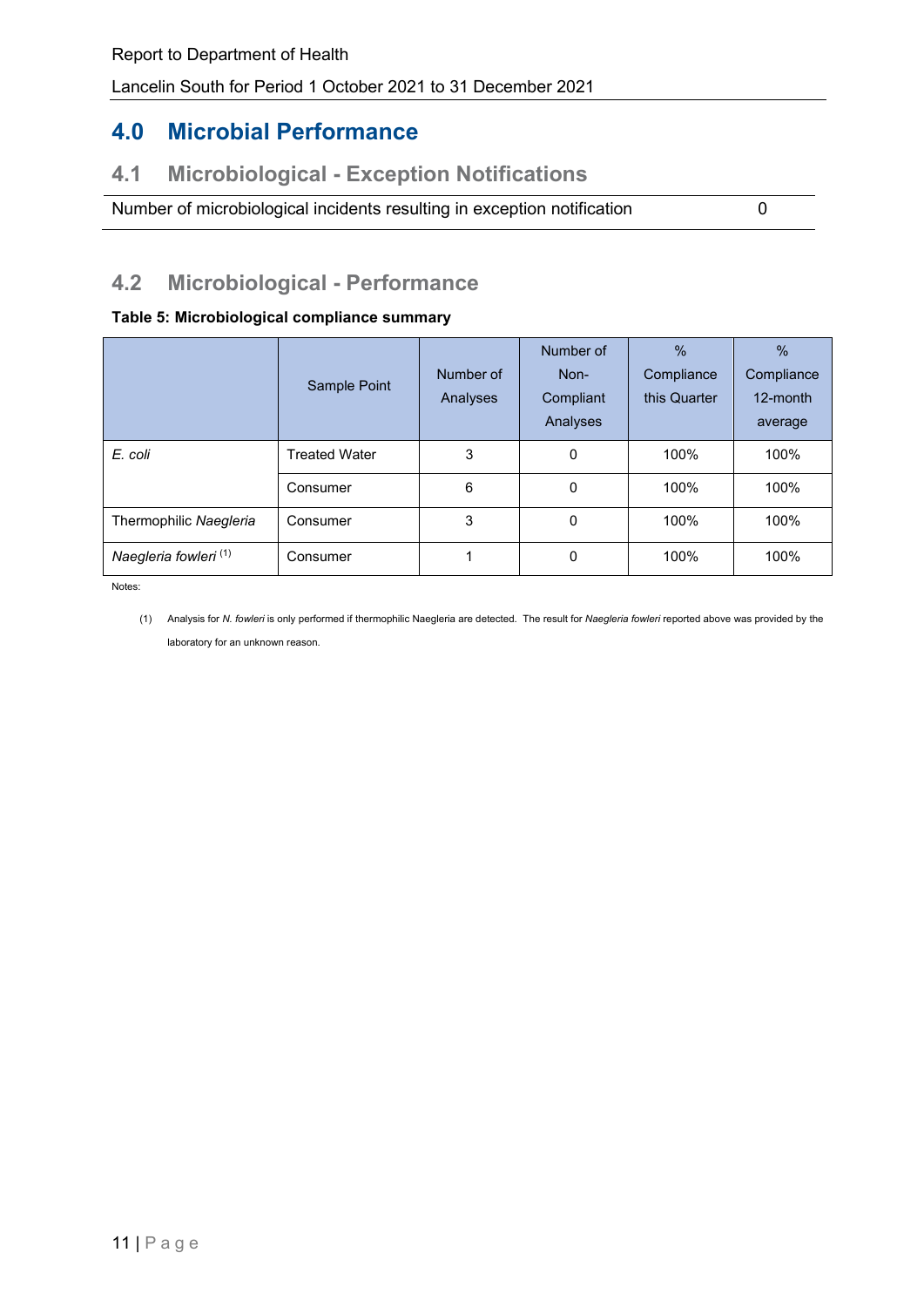## **5.0 Chemical - Health Related Performance**

## **5.1 Chemical - Health Related - Exception Notifications**

Number of chemical, health related, incidents resulting in exception notification 0

## **5.2 Chemical - Health Related - Performance**

### **Consumer Sample Point**

| Number of field analyses for health-related water quality parameters      | 6 |  |
|---------------------------------------------------------------------------|---|--|
| Number of laboratory analyses for health-related water quality parameters | Δ |  |

#### <span id="page-11-0"></span>**Table 6: Summary of chemical - health related - analyses at Consumer sample point**

| Parameter                  | No.<br>Analyses | Unit | <b>ADWG</b><br>Limit<br>(Health) | Maximum<br>value | No of<br>Analyses<br>Non-<br>Compliant $(1)$ | $\%$<br>Compliance |
|----------------------------|-----------------|------|----------------------------------|------------------|----------------------------------------------|--------------------|
| Free Chlorine - Field      | 6               | mg/L | 5                                | 0.93             | 0                                            | 100%               |
| Free Chlorine - Laboratory |                 | mg/L | 5                                | 0.79             | 0                                            | 100%               |
| Copper (filtered)          |                 | mg/L | 2                                | 0.012            | 0                                            | 100%               |
| Lead (filtered)            |                 | mg/L | 0.01                             | < 0.001          | 0                                            | 100%               |
| Manganese (filtered)       |                 | mg/L | 0.5                              | < 0.01           | 0                                            | 100%               |

## **Treated Water Sample Point**

| Number of field analyses for health-related water quality parameters      | 6 |
|---------------------------------------------------------------------------|---|
| Number of laboratory analyses for health-related water quality parameters |   |

#### <span id="page-11-1"></span>**Table 7: Summary of chemical - health related - analyses at Treated Water sample point**

|                       | No.<br>Analyses | Unit | <b>ADWG Limit</b><br>(Health) | <b>Maximum</b><br>value | No of<br>Analyses<br>Non-<br>Compliant <sup><math>(1)</math></sup> | %<br>Compliance |
|-----------------------|-----------------|------|-------------------------------|-------------------------|--------------------------------------------------------------------|-----------------|
| Free Chlorine - Field | 6               | mg/L | 5                             | 1.19                    | 0                                                                  | 100%            |

A target of 1.0 mg/L free chlorine (above ADWG health based value) is set at the treated water sample point to account for decay in the pipeline network.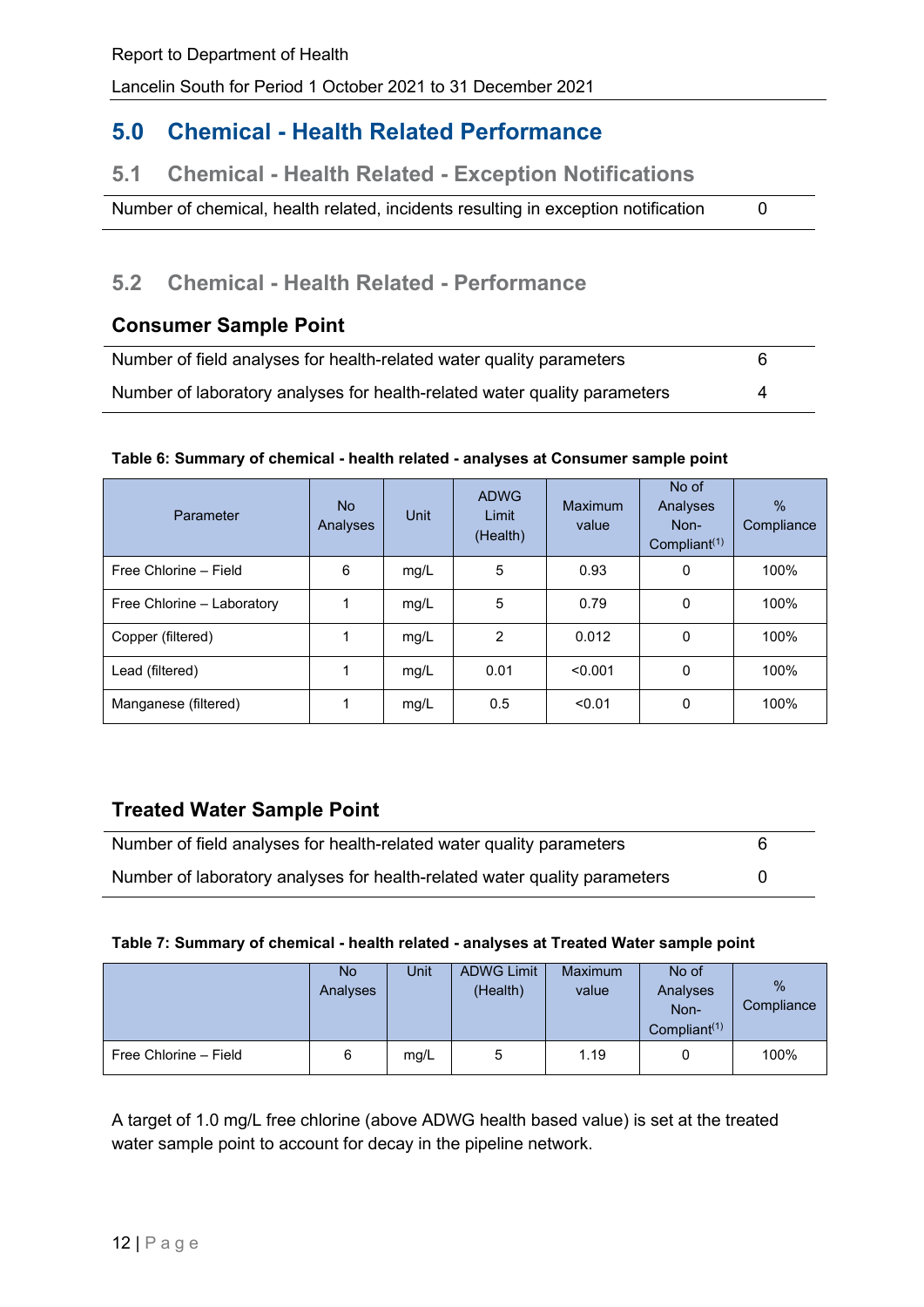## **Source Sample Point**

| Number of field analyses for health-related water quality parameters      |    |
|---------------------------------------------------------------------------|----|
| Number of laboratory analyses for health-related water quality parameters | 87 |

### <span id="page-12-0"></span>**Table 8: Summary of chemical - health related - analyses at Source Water sample point**

|                        | No Analyses    | Unit | <b>ADWG Limit</b><br>(Health) | Maximum<br>value | No of<br>Analyses<br>Above ADWG<br>value <sup>(1)</sup> |
|------------------------|----------------|------|-------------------------------|------------------|---------------------------------------------------------|
| Free Chlorine          | $\mathbf{1}$   | mg/L | $\overline{5}$                | 0.02             | $\pmb{0}$                                               |
| Nitrate Nitrogen, as N | $\overline{2}$ | mg/L | 11.29                         | 0.16             | 0                                                       |
| Nickel - Total         | $\mathbf{1}$   | mg/L | 0.02                          | 0.002            | 0                                                       |
| Nickel - Filtered      | 1              | mg/L | 0.02                          | < 0.001          | $\pmb{0}$                                               |
| Manganese - Filtered   | $\overline{2}$ | mg/L | 0.5                           | 0.062            | $\mathsf 0$                                             |
| Arsenic - Total        | $\mathbf{1}$   | mg/L | 0.01                          | < 0.001          | $\pmb{0}$                                               |
| Arsenic - Filtered     | 1              | mg/L | 0.01                          | < 0.001          | 0                                                       |
| Barium - Total         | $\overline{2}$ | mg/L | $\overline{2}$                | 0.17             | 0                                                       |
| Boron - Total          | $\overline{2}$ | mg/L | $\overline{4}$                | 0.05             | 0                                                       |
| Mercury - Total        | $\mathbf{1}$   | mg/L | 0.001                         | < 0.0001         | $\mathbf 0$                                             |
| Mercury - Filtered     | 1              | mg/L | 0.001                         | < 0.0001         | $\pmb{0}$                                               |
| Molybdenum - Total     | $\mathbf{1}$   | mg/L | 0.05                          | < 0.001          | 0                                                       |
| Molybdenum - Filtered  | $\mathbf{1}$   | mg/L | 0.05                          | < 0.005          | $\pmb{0}$                                               |
| Selenium - Total       | 1              | mg/L | 0.01                          | < 0.001          | $\pmb{0}$                                               |
| Beryllium - Filtered   | $\overline{2}$ | mg/L | 0.06                          | < 0.01           | $\pmb{0}$                                               |
| Silver - Total         | 1              | mg/L | 0.1                           | < 0.001          | $\pmb{0}$                                               |
| Silver - Filtered      | 1              | mg/L | 0.1                           | < 0.005          | $\pmb{0}$                                               |
| Uranium - Total        | $\mathbf{1}$   | mg/L | 0.017                         | < 0.001          | 0                                                       |
| Uranium - Filtered     | $\mathbf 1$    | mg/L | 0.017                         | < 0.005          | $\pmb{0}$                                               |
| Pentachlorophenol      | $\mathbf 1$    | mg/L | 0.01                          | < 0.001          | $\pmb{0}$                                               |
| Paraquat               | $\mathbf 1$    | mg/L | 0.02                          | < 0.001          | $\pmb{0}$                                               |
| Amitrole               | $\mathbf 1$    | mg/L | 0.009                         | < 0.001          | $\pmb{0}$                                               |
| Aldrin                 | $\overline{2}$ | mg/L | 0.0003                        | < 0.00001        | $\pmb{0}$                                               |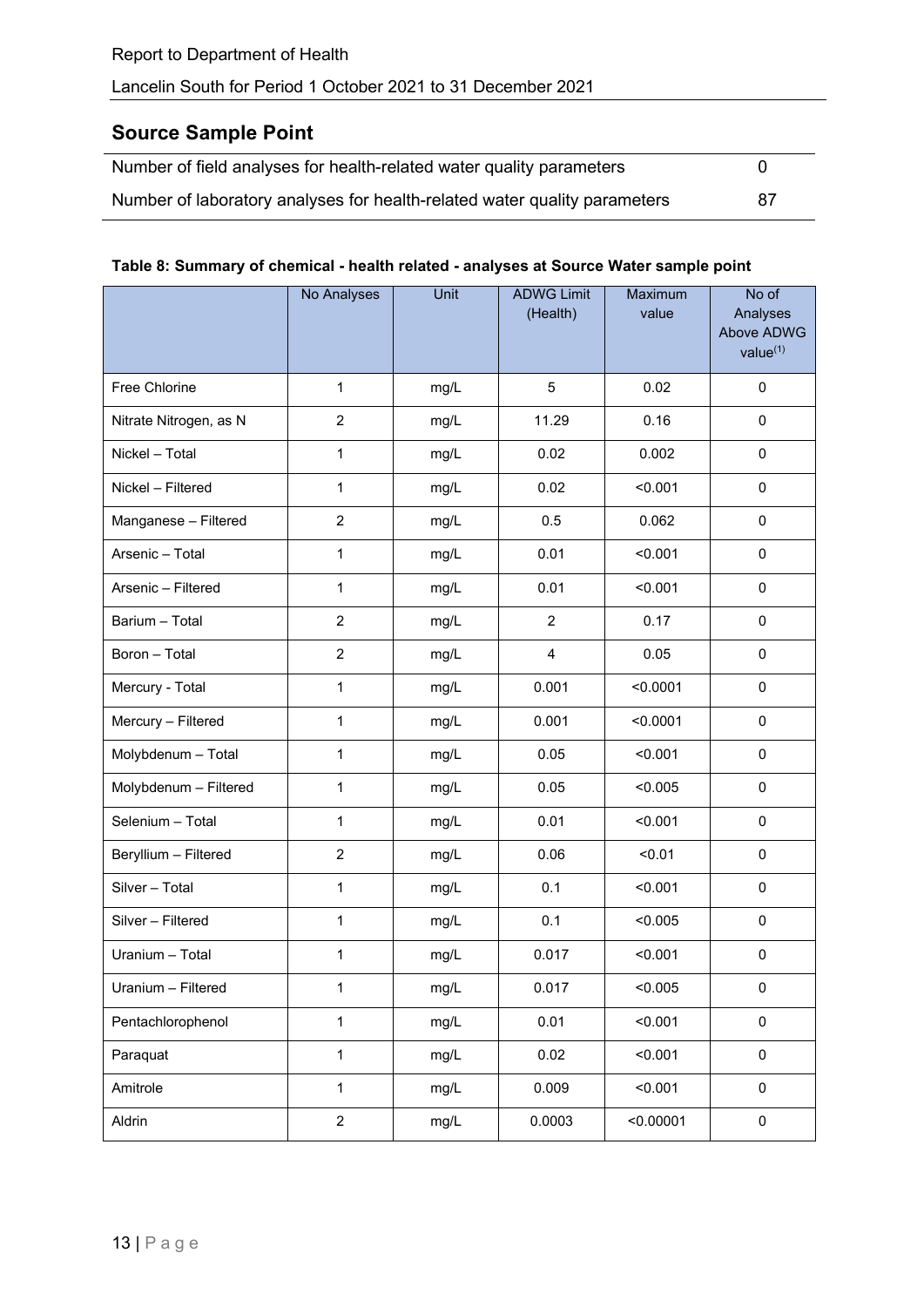## Lancelin South for Period 1 October 2021 to 31 December 2021

|                           | No Analyses    | Unit | <b>ADWG Limit</b><br>(Health) | Maximum<br>value | No of<br>Analyses<br>Above ADWG<br>value <sup>(1)</sup> |
|---------------------------|----------------|------|-------------------------------|------------------|---------------------------------------------------------|
| Aldrin + Dieldrin (total) | 1              | mg/L | 0.0003                        | < 0.00001        | $\pmb{0}$                                               |
| <b>Bromophos Ethyl</b>    | 1              | mg/L | 0.01                          | < 0.000005       | 0                                                       |
| Chlorofenvinphos          | $\mathbf 1$    | mg/L | 0.002                         | < 0.001          | $\pmb{0}$                                               |
| Chlordane                 | $\overline{c}$ | mg/L | 0.002                         | < 0.00001        | $\mathbf 0$                                             |
| Chlorothalonil            | $\mathbf{1}$   | mg/L | 0.05                          | < 0.00001        | $\mathbf 0$                                             |
| Chlorpyrifos              | $\overline{c}$ | mg/L | 0.01                          | < 0.01           | 0                                                       |
| Diazinon                  | $\overline{2}$ | mg/L | 0.004                         | < 0.001          | 0                                                       |
| <b>Dichlorvos</b>         | 1              | mg/L | 0.005                         | < 0.001          | $\pmb{0}$                                               |
| Dieldrin                  | $\overline{c}$ | mg/L | 0.0003                        | < 0.00001        | 0                                                       |
| Disulfoton                | $\mathbf{1}$   | mg/L | 0.004                         | < 0.001          | $\pmb{0}$                                               |
| Endosulfan I              | $\overline{c}$ | mg/L | 0.02                          | < 0.00001        | 0                                                       |
| Endosulfan II             | $\overline{2}$ | mg/L | 0.02                          | < 0.00001        | $\pmb{0}$                                               |
| Endosulfan Sulfate        | $\overline{2}$ | mg/L | 0.02                          | < 0.00001        | $\pmb{0}$                                               |
| Ethion                    | $\overline{c}$ | mg/L | 0.004                         | < 0.001          | $\mathbf 0$                                             |
| Fenitrothion              | $\mathbf 1$    | mg/L | 0.007                         | < 0.00001        | $\pmb{0}$                                               |
| Fipronil                  | 1              | mg/L | 0.0007                        | < 0.00002        | 0                                                       |
| Heptachlor                | $\overline{c}$ | mg/L | 0.0003                        | < 0.00001        | $\pmb{0}$                                               |
| Lindane                   | $\overline{c}$ | mg/L | 0.01                          | < 0.00001        | 0                                                       |
| Malathion                 | $\overline{2}$ | mg/L | 0.07                          | < 0.001          | 0                                                       |
| Methoxychlor              | $\overline{2}$ | mg/L | 0.3                           | < 0.00001        | $\pmb{0}$                                               |
| Mevinphos                 | $\mathbf{1}$   | mg/L | 0.005                         | < 0.001          | $\mathbf 0$                                             |
| Monocrotophos             | $\mathbf{1}$   | mg/L | 0.002                         | < 0.001          | $\pmb{0}$                                               |
| o,p-DDT                   | $\mathbf 1$    | mg/L | 0.009                         | < 0.000001       | $\pmb{0}$                                               |
| Omethoate                 | $\overline{2}$ | mg/L | 0.001                         | < 0.001          | $\pmb{0}$                                               |
| p,p-DDT                   | $\mathbf 1$    | mg/L | 0.009                         | < 0.001          | $\pmb{0}$                                               |
| Parathion Methyl          | $\overline{2}$ | mg/L | 0.0007                        | < 0.001          | $\pmb{0}$                                               |
| Pirimiphos Methyl         | $\mathbf{1}$   | mg/L | 0.09                          | < 0.01           | $\pmb{0}$                                               |
| Terbufos                  | $\mathbf{1}$   | mg/L | 0.0009                        | < 0.001          | $\pmb{0}$                                               |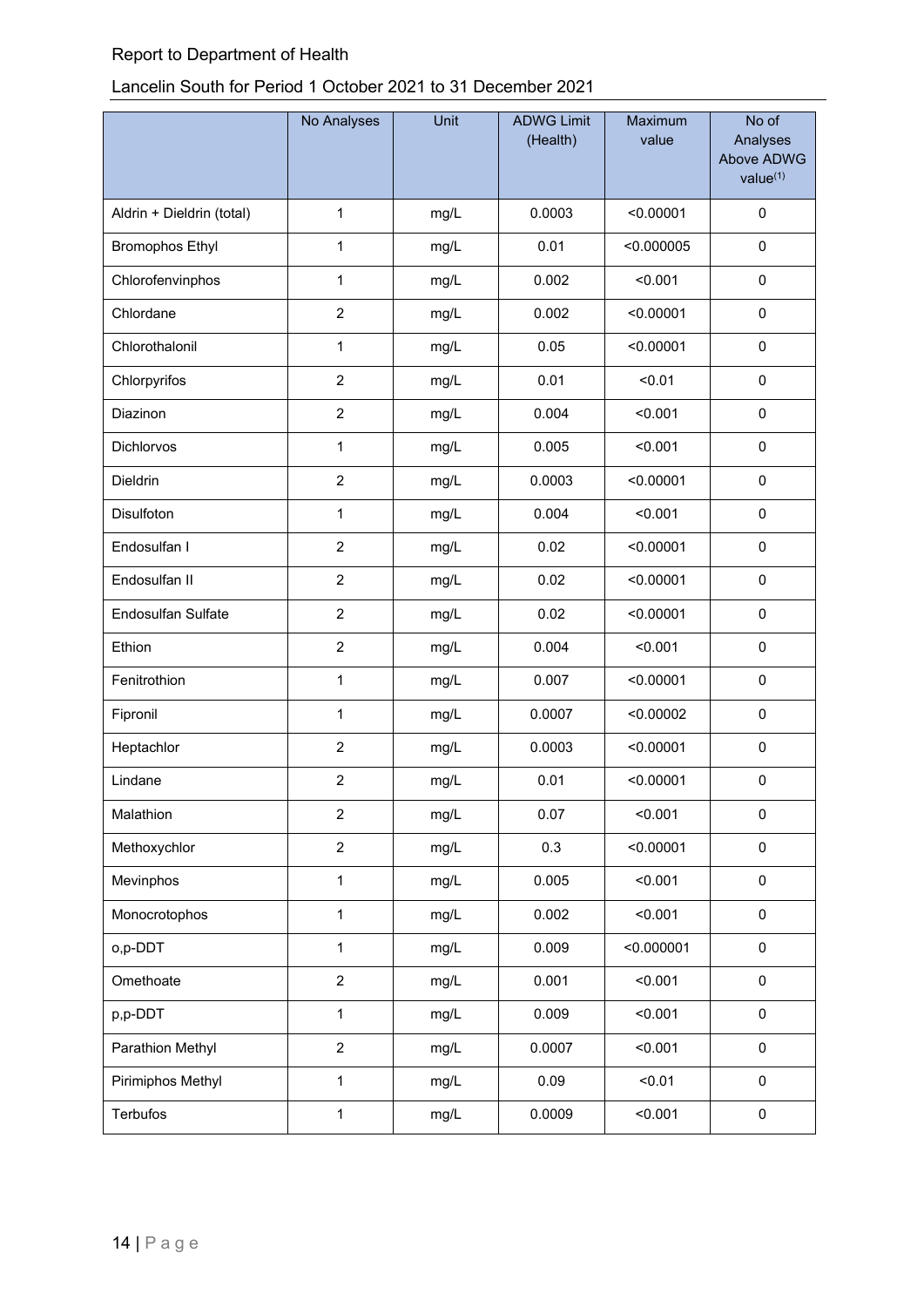## Lancelin South for Period 1 October 2021 to 31 December 2021

|                           | No Analyses    | Unit | <b>ADWG Limit</b><br>(Health) | Maximum<br>value | No of<br>Analyses<br>Above ADWG<br>value <sup>(1)</sup> |
|---------------------------|----------------|------|-------------------------------|------------------|---------------------------------------------------------|
| Trifluralin               | $\mathbf{1}$   | mg/L | 0.09                          | < 0.0001         | $\pmb{0}$                                               |
| Diuron                    | 1              | mg/L | 0.02                          | < 0.0005         | 0                                                       |
| Molinate                  | $\mathbf{1}$   | mg/L | 0.004                         | < 0.0001         | $\pmb{0}$                                               |
| Fluometuron               | 1              | mg/L | 0.07                          | < 0.0001         | $\pmb{0}$                                               |
| Trifluralin               | $\mathbf{1}$   | mg/L | 0.09                          | < 0.0001         | $\pmb{0}$                                               |
| Dimethoate                | $\overline{c}$ | mg/L | 0.007                         | < 0.001          | $\pmb{0}$                                               |
| Simazine                  | $\mathbf{1}$   | mg/L | 0.02                          | < 0.0001         | $\pmb{0}$                                               |
| Atrazine                  | $\mathbf 1$    | mg/L | 0.02                          | < 0.0001         | $\pmb{0}$                                               |
| Propazine                 | $\mathbf{1}$   | mg/L | 0.05                          | < 0.0001         | $\mathbf 0$                                             |
| Terbutryn                 | $\mathbf 1$    | mg/L | 0.4                           | < 0.0001         | $\pmb{0}$                                               |
| Fenitrothion              | $\overline{c}$ | mg/L | 0.007                         | < 0.001          | $\pmb{0}$                                               |
| Chlorpyrifos              | $\mathbf{1}$   | mg/L | 0.01                          | < 0.0001         | $\pmb{0}$                                               |
| Endosulfan I              | 1              | mg/L | 0.02                          | < 0.001          | $\pmb{0}$                                               |
| Fenamiphos <sup>(2)</sup> | $\mathbf 1$    | mg/L | 0.0005                        | < 0.001          | $\mathbf{1}$                                            |
| Pyrazophos                | $\mathbf{1}$   | mg/L | 0.02                          | < 0.001          | $\pmb{0}$                                               |
| Fensulfothion             | $\mathbf{1}$   | mg/L | 0.01                          | < 0.001          | $\pmb{0}$                                               |
| Fenthion                  | $\mathbf{1}$   | mg/L | 0.007                         | < 0.001          | $\pmb{0}$                                               |
| Endosulfan II             | 1              | mg/L | 0.02                          | < 0.001          | 0                                                       |
| Endosulfan Sulfate        | 1              | mg/l | 0.02                          | < 0.001          | 0                                                       |
| Diclofop Methyl           | $\mathbf{1}$   | mg/L | 0.005                         | < 0.0001         | $\pmb{0}$                                               |
| Amitraz                   | $\mathbf{1}$   | mg/L | 0.009                         | < 0.0001         | $\pmb{0}$                                               |
| Metolachlor               | $\mathbf{1}$   | mg/L | 0.3                           | < 0.0002         | $\pmb{0}$                                               |
| Hexazinone                | $\mathbf 1$    | mg/L | 0.4                           | < 0.0004         | $\pmb{0}$                                               |
| Azinphos Methyl           | $\overline{2}$ | mg/L | 0.03                          | < 0.001          | $\pmb{0}$                                               |
| Propiconazole             | $\mathbf 1$    | mg/L | 0.1                           | < 0.0004         | $\pmb{0}$                                               |
| Dicamba                   | $\mathbf{1}$   | mg/L | 0.1                           | < 0.0001         | $\pmb{0}$                                               |
| <b>MCPA</b>               | $\mathbf{1}$   | mg/L | 0.04                          | < 0.0001         | $\pmb{0}$                                               |
| $2,4-D$                   | $\mathbf{1}$   | mg/L | 0.03                          | < 0.0001         | $\pmb{0}$                                               |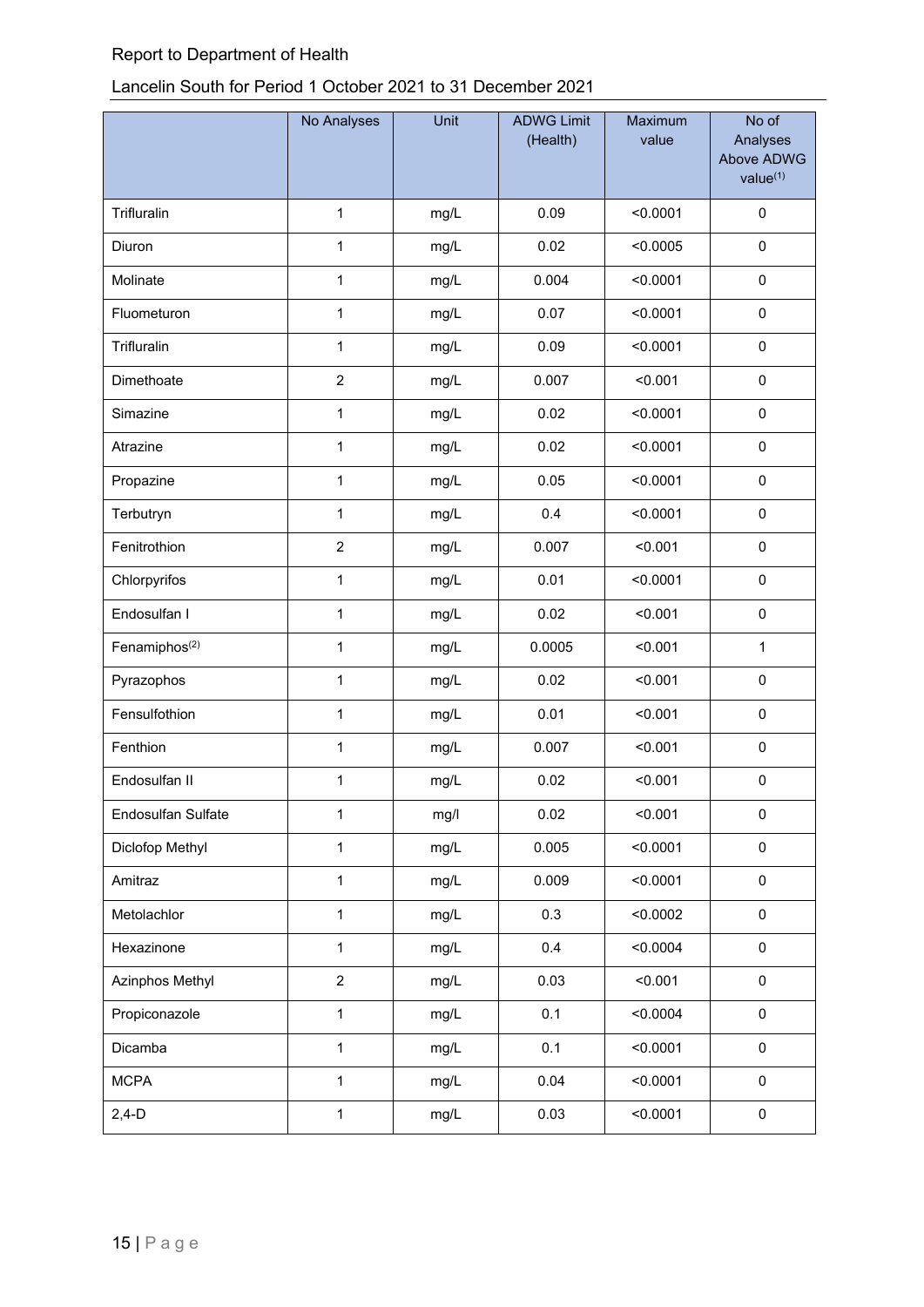## Lancelin South for Period 1 October 2021 to 31 December 2021

|                    | No Analyses | Unit | <b>ADWG Limit</b><br>(Health) | <b>Maximum</b><br>value | No of<br>Analyses<br>Above ADWG<br>value $(1)$ |
|--------------------|-------------|------|-------------------------------|-------------------------|------------------------------------------------|
| $2,4,5 - T$        | 1           | mg/L | 0.1                           | < 0.0001                | 0                                              |
| Picloram           | 1           | mg/L | 0.3                           | < 0.0002                | $\mathbf 0$                                    |
| Clopyralid         | 1           | mg/L | $\overline{2}$                | < 0.0004                | $\Omega$                                       |
| Metsulfuron Methyl | 1           | mg/L | 0.04                          | < 0.0005                | $\mathbf{0}$                                   |
| Triclopyr          | 1           | mg/L | 0.02                          | < 0.0001                | $\mathbf 0$                                    |
| Fosamine           | 1           | mg/L | 0.03                          | < 0.01                  | $\mathbf 0$                                    |
| Temephos           | 1           | mg/L | 0.4                           | < 0.025                 | 0                                              |
| Tetrachlorovinphos | 1           | mg/L | 0.1                           | < 0.001                 | 0                                              |
|                    |             |      |                               |                         |                                                |

(1) Source water is treated to ensure parameters above ADWG health based value are addressed

(2) Laboratory Limit of Detection for Fenamiphos (1 µg/L) is above the ADWG health based criterion.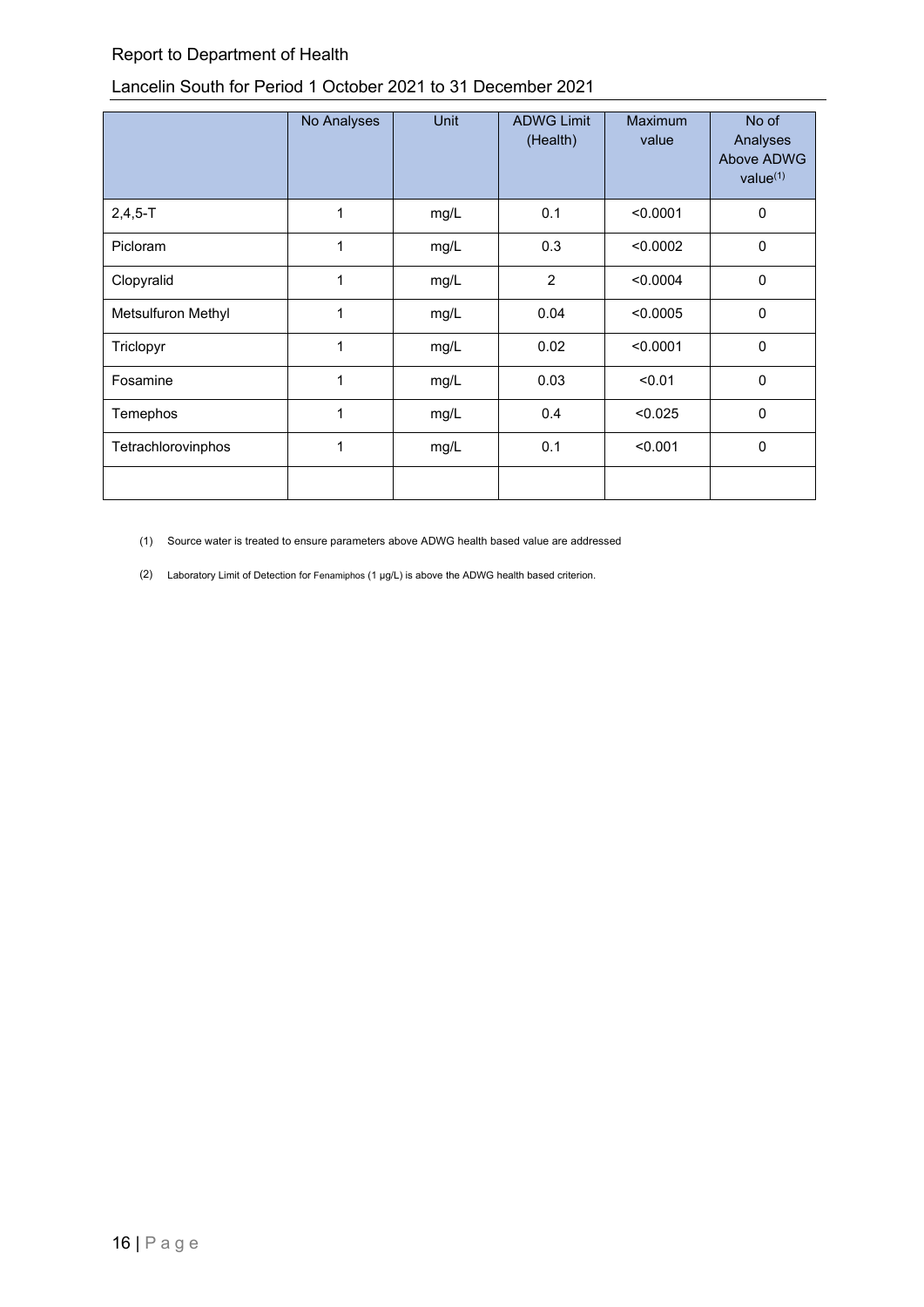## **6.0 Chemical - Aesthetic Performance**

## **6.1 Chemical - Aesthetic - Exception Notifications**

Number of chemical, aesthetic incidents resulting in exception notification 0

## **6.2 Chemical – Aesthetic Performance**

## **Consumer Sample Point**

| Number of field analyses for aesthetic water quality parameters      | 18 |
|----------------------------------------------------------------------|----|
| Number of laboratory analyses for aesthetic water quality parameters | 12 |

#### <span id="page-16-0"></span>**Table 9: Summary of aesthetic related analyses from Consumer sample point**

| Parameter                     | <b>No</b><br>Analyses | Unit                    | <b>ADWG</b><br>Limit<br>(Aesthetic) | <b>Maximum</b><br>value | No of<br>Analyses<br>Non-<br>Compliant | $\frac{0}{0}$<br>Compliance |
|-------------------------------|-----------------------|-------------------------|-------------------------------------|-------------------------|----------------------------------------|-----------------------------|
| pH                            | 7(1)                  | pH Units                | $6.5 - 8.5$                         | 7.9                     | $\mathbf{0}$                           | 100%                        |
| <b>Total Dissolved Solids</b> | 1                     | mg/L                    | 600                                 | 390                     | $\mathbf 0$                            | 100%                        |
| Free Chlorine                 | 7 <sup>(2)</sup>      | mg/L                    | 0.6                                 | 0.93                    | $\overline{7}$                         | 0%                          |
| Turbidity                     | $7^{(3)}$             | <b>NTU</b>              | 5                                   | 0.07                    | $\mathbf{0}$                           | 100%                        |
| Chloride                      | 1                     | mg/L                    | 250                                 | 160                     | $\mathbf{0}$                           | 100%                        |
| Sulfate                       | 1                     | mg/L                    | 250                                 | 13                      | $\mathbf{0}$                           | 100%                        |
| Ammonia                       | $\mathbf{1}$          | mg/L                    | 0.5                                 | < 0.02                  | $\mathbf{0}$                           | 100%                        |
| <b>Total Hardness</b>         | 1                     | mg CaCO <sub>3</sub> /L | 200                                 | 110                     | $\mathbf{0}$                           | 100%                        |
| Aluminium - Total             | 1                     | mg/L                    | 0.2                                 | < 0.01                  | $\mathbf{0}$                           | 100%                        |
| Copper - Filtered             | 1                     | mg/L                    | $\mathbf{1}$                        | 0.012                   | $\mathbf{0}$                           | 100%                        |
| Iron - Total                  | 1                     | mg/L                    | 0.3                                 | 0.04                    | $\mathbf 0$                            | 100%                        |
| Manganese - Filtered          | 1                     | mg/L                    | 0.1                                 | < 0.01                  | $\mathbf 0$                            | 100%                        |
| Temperature <sup>(4)</sup>    | 6                     | Deg C                   | N/A                                 | 25.3                    | N/A                                    | N/A                         |

Notes:

(1) 6 field pH measurements, 1 laboratory pH measurement

(2) 6 field free chlorine measurements; 1 laboratory free chlorine measurement

(3) 7 field turbidity measurements, 0 laboratory turbidity measurement

(4) Important water quality criteria but no guideline value in ADWG; operational target to be less than 25 degrees C.

Free chlorine measured at the consumer sample point ranged from 0.67 to 0.93 in the October to December 2021 period.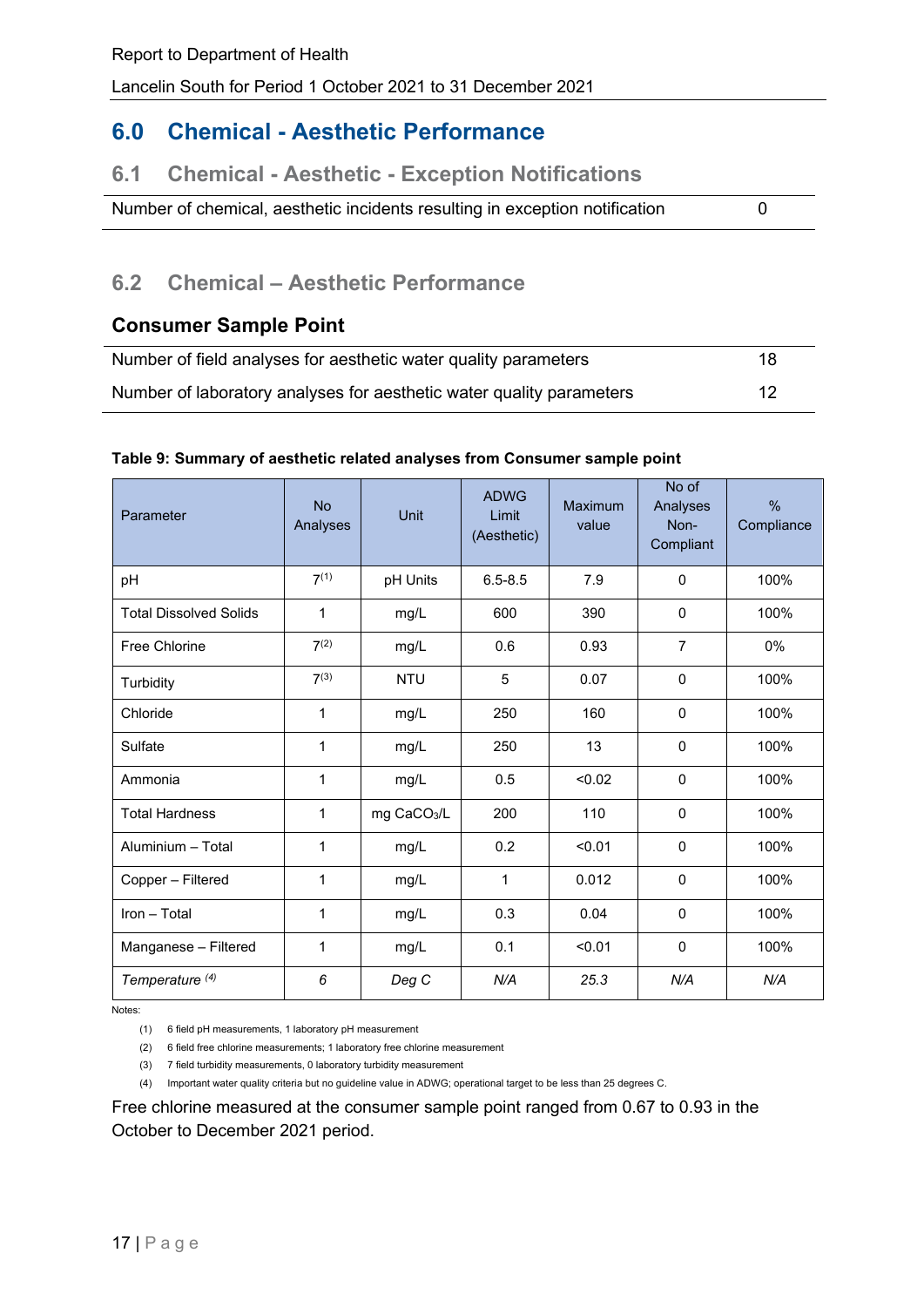## **Treated Water Sample Point**

| Number of field analyses for aesthetic water quality parameters      | 12 |
|----------------------------------------------------------------------|----|
| Number of laboratory analyses for aesthetic water quality parameters |    |

#### <span id="page-17-0"></span>**Table 10: Summary of aesthetic related analyses from Treated Water sample point**

|                                     | <b>No</b><br>Analyses | Unit       | <b>ADWG</b><br>Limit<br>(Aesthetic) | Maximum<br>value | No of<br>Analyses<br>Non-<br>Compliant | $\frac{0}{0}$<br>Compliance |
|-------------------------------------|-----------------------|------------|-------------------------------------|------------------|----------------------------------------|-----------------------------|
| pH                                  | 6                     | pH         | $6.5 - 8.5$                         | 7.8              | 0                                      | 100%                        |
| Turbidity                           | 6                     | <b>NTU</b> | 5                                   | 0.2              | $\mathbf 0$                            | 100%                        |
| Free Chlorine- Field <sup>(1)</sup> | 6                     | mg/L       | 0.6                                 | 1.19             | N/A                                    | N/A                         |
| Temperature <sup>(2)</sup>          | 6                     | Deg C      | N/A                                 | 23.8             | N/A                                    | N/A                         |

Notes:

(1) ADWG aesthetic value not applicable to this sample point – operational target of 0.8 – 1.0 mg/L to achieve 0.2 – 0.6 mg/L at consumer point.

(2) Important water quality criteria but no guideline value in ADWG; operational target to be less than 25 degrees C.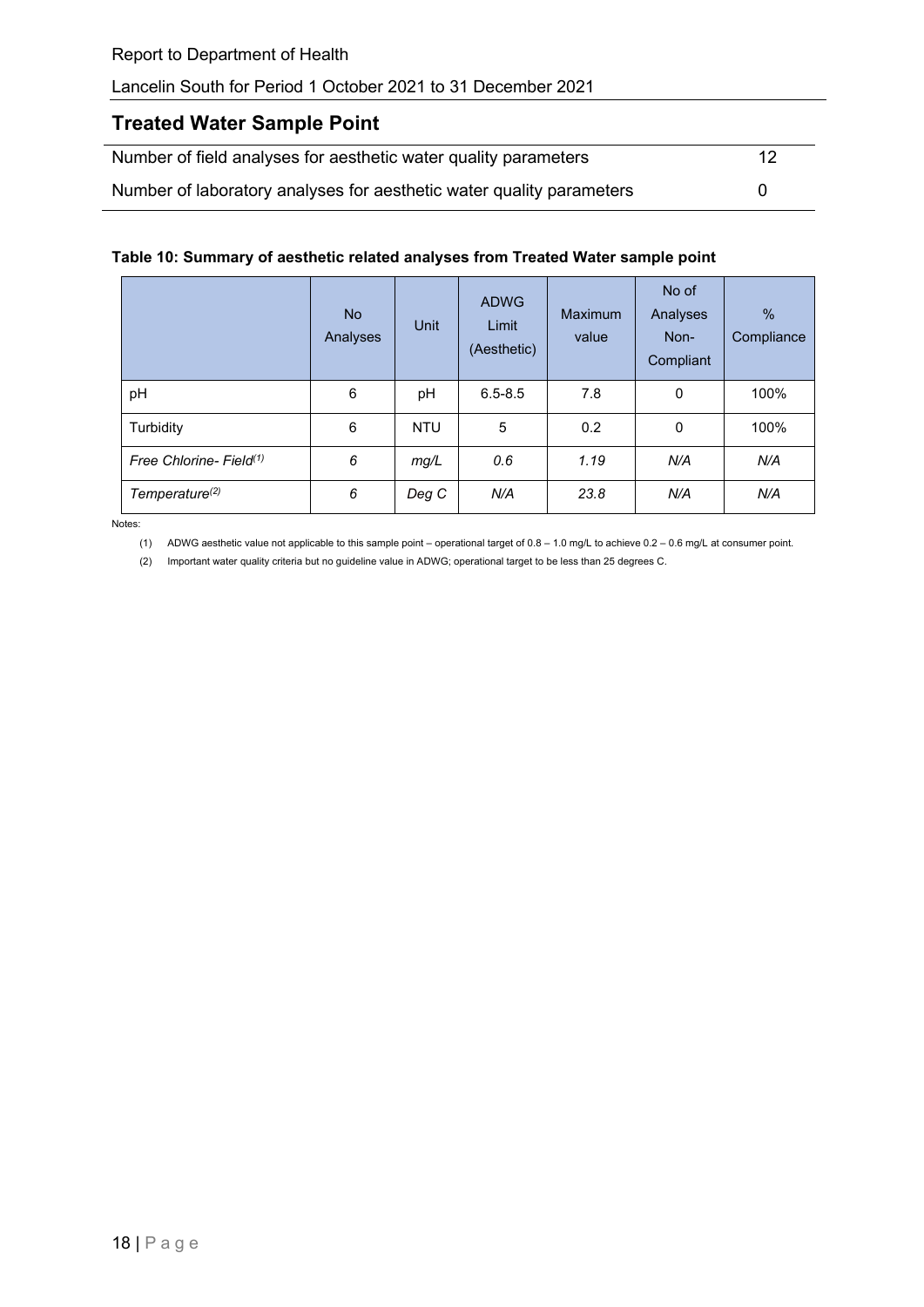## **Source Sample Point**

| Number of field analyses for aesthetic water quality parameters      |    |
|----------------------------------------------------------------------|----|
| Number of laboratory analyses for aesthetic water quality parameters | 19 |

#### <span id="page-18-0"></span>**Table 11: Summary of aesthetic related analyses from Source sample point**

|                                      | No Analyses    | Unit                    | <b>ADWG Limit</b><br>(Aesthetic) | <b>Maximum</b><br>value | No of<br>Analyses<br>Above<br><b>ADWG</b><br>value <sup>(1)</sup> |
|--------------------------------------|----------------|-------------------------|----------------------------------|-------------------------|-------------------------------------------------------------------|
| pH (2)                               | 8              | pH                      | $6.5 - 8.5$                      | 7.5                     | 0                                                                 |
| <b>Total Dissolved Solids</b>        | $\overline{2}$ | mg/L                    | 600                              | 780                     | $\overline{2}$                                                    |
| <b>Total Suspended Solids</b>        | $\mathbf{1}$   | mg/L                    | 600                              | $5$                     | $\Omega$                                                          |
| Turbidity                            | $\mathbf{1}$   | <b>NTU</b>              | 5                                | 1.6                     | 0                                                                 |
| Colour (True)                        | $\mathbf{1}$   | Hazen                   | 15                               | $5$                     | 0                                                                 |
| Free Chlorine                        | $\mathbf{1}$   | mg/L                    | 0.6                              | 0.02                    | $\Omega$                                                          |
| Chloride                             | $\overline{2}$ | mg/L                    | 250                              | 350                     | $\overline{2}$                                                    |
| Sulfate                              | $\overline{2}$ | mg/L                    | 250                              | 31                      | $\mathbf 0$                                                       |
| Sodium                               | $\mathbf{1}$   | mg/L                    | 180                              | 150                     | $\Omega$                                                          |
| Sodium - Filtered                    | $\mathbf{1}$   | mg/L                    | 180                              | 140                     | 0                                                                 |
| <b>Total Hardness by Calculation</b> | $\overline{2}$ | mg CaCO <sub>3</sub> /L | 200                              | 260                     | $\overline{2}$                                                    |
| Soluble Silicon as SiO <sub>2</sub>  | $\overline{2}$ | mg/L                    | 80                               | 19                      | 0                                                                 |
| Aluminium - Total                    | $\mathbf{1}$   | mg/L                    | 0.2                              | < 0.01                  | $\Omega$                                                          |
| Aluminium - Filtered                 | $\mathbf{1}$   | mg/L                    | 0.2                              | < 0.05                  | $\mathbf 0$                                                       |
| Iron - Total                         | $\mathbf{1}$   | mg/L                    | 0.3                              | 0.22                    | 0                                                                 |
| Iron - Filtered                      | $\mathbf{1}$   | mg/L                    | 0.3                              | 1.9                     | 1                                                                 |
| Manganese - Filtered                 | $\overline{2}$ | mg/L                    | 0.1                              | 0.062                   | $\Omega$                                                          |
| Ammonia as N                         | $\mathbf{1}$   | mg/L                    | 0.4                              | 0.08                    | $\mathbf 0$                                                       |
| Ammonium as N                        | $\mathbf{1}$   | mg/L                    | 0.5                              | 0.39                    | $\Omega$                                                          |
| Temperature <sup>(3)</sup>           | 6              | Deg C                   | N/A                              | 25.8                    | N/A                                                               |

Notes:

(1) Source water is treated to ensure parameters above ADWG aesthetic based value are addressed

(2) 6 field pH measurements, 2 laboratory pH measurement

(3) Important water quality criteria but no guideline value in ADWG; operational target to be less than 25 degrees C.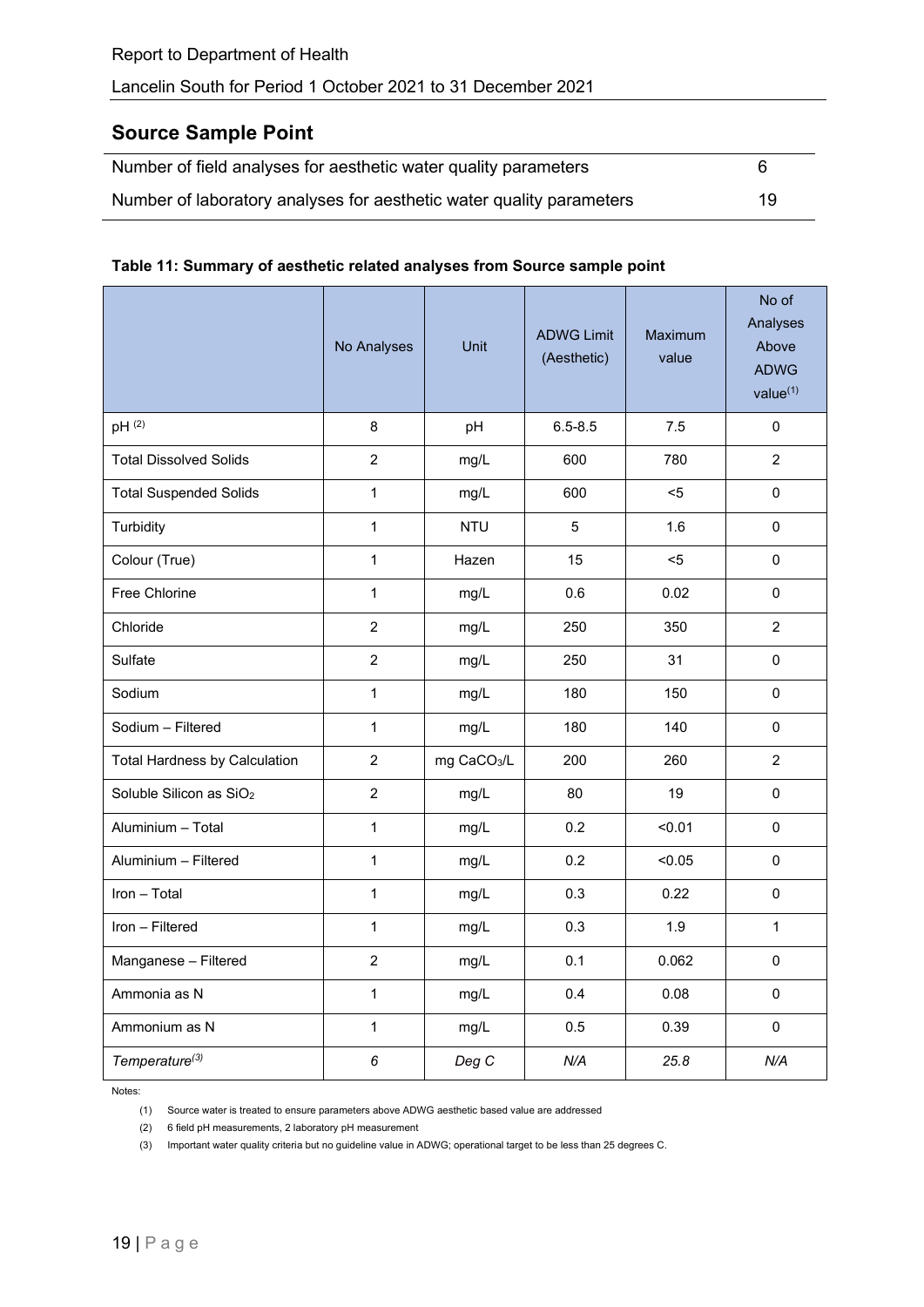# **7.0 Radiological Performance**

## **7.1 Radiological - Exception Notifications**

Number of radiological water quality analyses resulting in exception notification 0

# **7.2 Radiological – Performance**

Number of samples collected for laboratory analysis of radiological parameters 2

Samples for radiological analysis were taken only from the source sample point.

|             | <b>No</b><br>Analyses | Unit | <b>ADWG</b><br>Screening<br>Level | <b>Maximum</b><br>value | No of<br>Analyses<br>Non-<br>Compliant | $\frac{0}{6}$<br>Compliance |
|-------------|-----------------------|------|-----------------------------------|-------------------------|----------------------------------------|-----------------------------|
| Gross Alpha |                       | Bq/L | 0.5                               | 0.2                     | 0                                      | 100%                        |
| Gross Beta  |                       | Bq/L | 0.5                               | 0.55                    |                                        | 0%                          |

#### <span id="page-19-0"></span>**Table 12: Summary of Radiological related analyses from Source sample point**

The radioactivity of radionuclides is reported in units of Becquerels per Litre (Bq/L).

One sample analysed for gross beta exceeded the ADWG screening level. This is the first analysis from 6 samples over the past 3 years that has exceeded the screening level. Additional samples will be taken and analysed for gross alpha and gross beta over the next months to determine if this result is an aberration or further investigation of the radionuclides contributing to the beta radiation is required.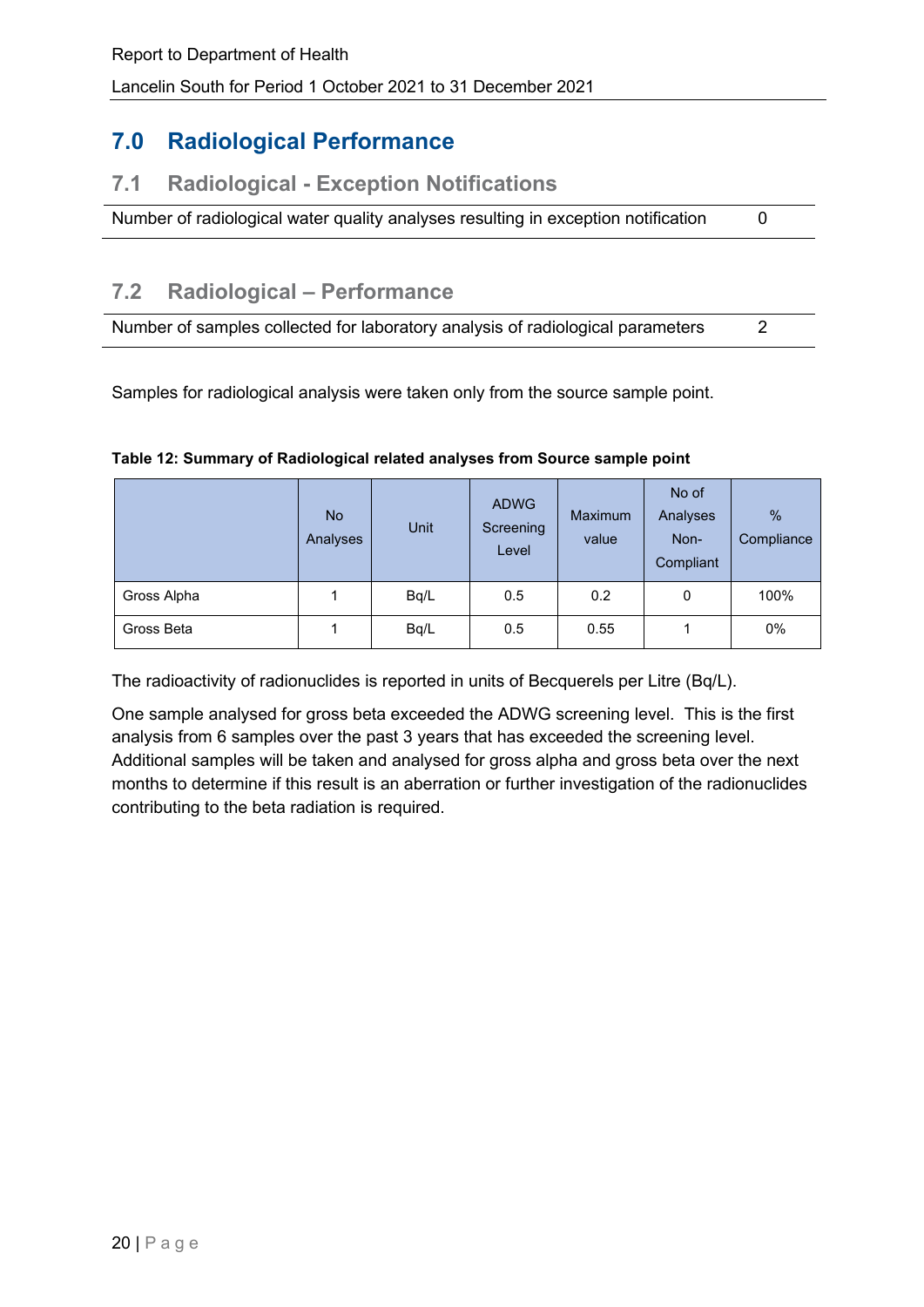# **8.0 Sampling Programme**

<span id="page-20-0"></span>The achieved sampling compared against planned sampling is summarised in Table 13. **Table 13: Summary of achieved versus planned sampling**

|                 |                         | <b>Planned</b> | <b>Taken</b> | % Taken |
|-----------------|-------------------------|----------------|--------------|---------|
| Microbiological | <b>Treated Water SP</b> | 3              | 3            | 100%    |
|                 | Consumer SP             | 9              | 9            | 100%    |
| Chemical        | Source SP               | 112            | 112          | 100%    |
|                 | <b>Treated Water SP</b> | 18             | 18           | 100%    |
|                 | Consumer SP             | 40             | 40           | 100%    |
| Radiological    | Source SP               | $\overline{2}$ | 2            | 100%    |
|                 | <b>Treated Water SP</b> | 0              | 0            | N/A     |
|                 | Consumer SP             | 0              | 0            | N/A     |